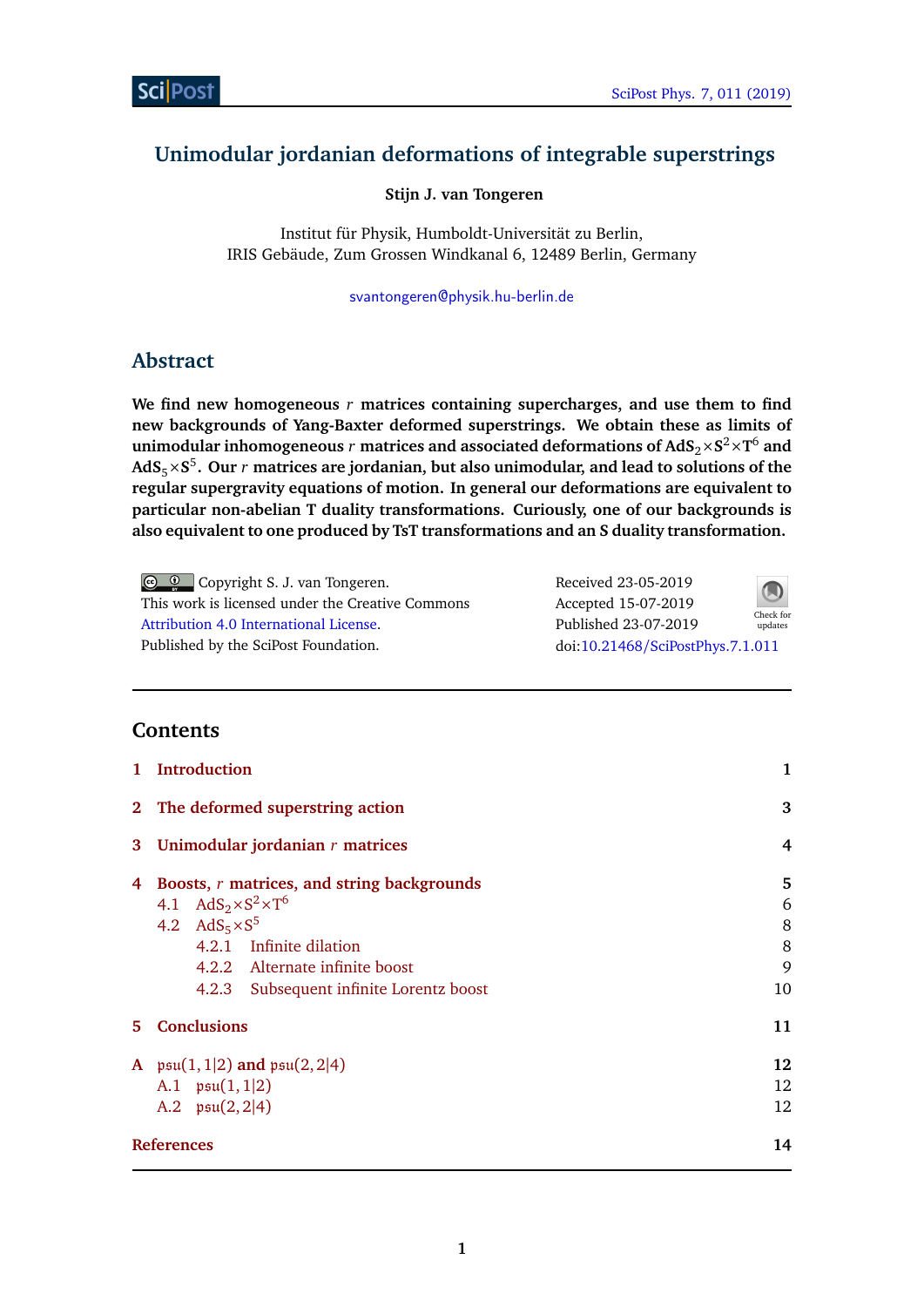## <span id="page-1-0"></span>**1 Introduction**

Yang-Baxter sigma models [[1,](#page-13-1)[2](#page-13-2)] are integrable deformations of sigma models, built on *r* matrices that solve the classical Yang-Baxter equation. There is a variety of *r* matrices, giving various deformations of integrable sigma models. It is interesting to study these for instance in the case of the  $AdS_5 \times S^5$  superstring, where integrability has led to impressive results in testing the AdS/CFT correspondence [[3,](#page-13-3)[4](#page-13-4)].

Yang-Baxter deformations broadly come in two types, namely they can be inhomogeneous [[5](#page-13-5)] of homogeneous [[6](#page-13-6)], leading to trigonometric *q*-deformed [[7](#page-13-7)] or twisted [[8](#page-13-8)] symmetry in the sigma model respectively. $^{\rm 1}$  $^{\rm 1}$  $^{\rm 1}$  Inhomogeneous deformations are unique for compact Lie algebras, but offer some inequivalent options when it comes to noncompact algebras and superalgebras. Homogeneous deformations are quite diverse and offer multiple different options, depending on the algebra under consideration. Classifying the homogeneous solutions of the classical Yang-Baxter equation for a given algebra is an open problem.

The first Yang-Baxter deformation of the  $AdS_5\times S^5$  superstring to be studied was based on the standard inhomogeneous solution of the classical Yang-Baxter equation [[5,](#page-13-5)[7,](#page-13-7)[10](#page-14-0)]. Given the noncompact nature of AdS<sub>5</sub>×S<sup>5</sup> there are two further deformations [[7](#page-13-7)] which appear to differ geometrically while sharing the same integrable structure in terms of e.g. *S*-matrices [[11](#page-14-1)]. Going beyond the bosonic algebra to the full superalgebra, there is some further freedom via the choice of Dynkin diagram, which was recently used to get new deformations with different fermionic sectors [[12](#page-14-2)].

When it comes to homogeneous deformations of the AdS<sub>5</sub>  $\times$  S $^5$  superstring, many have been found and studied, see e.g. [[13–](#page-14-3)[19](#page-14-4)]. While inhomogeneous *r* matrices inherently involve both even and odd generators of a superalgebra, so far the study of homogeneous deformations has been limited to *r* matrices built out of purely even generators. In this paper we will consider several homogeneous deformations for *r* matrices involving also odd generators, and determine their effect on the background geometry of the superstring. To find such *r* matrices and backgrounds we will consider limits of noncompact group transformations, which produce homogeneous *r* matrices from inhomogeneous ones [[20](#page-14-5)]. This procedure yields *r* matrices built from even generators when applied to the standard inhomogeneous *r* matrix, but the results of [[12](#page-14-2)] give new options.

Our results will also answer a standing question regarding the existence of unimodular jordanian *r* matrices for psu(2, 2|4). This question arose out of the study of Weyl invariance of Yang-Baxter sigma models [[21](#page-14-6)]. Namely, while Yang-Baxter deformed superstrings have *κ* symmetry [[5](#page-13-5)], the background of the standard inhomogeneous deformed  $AdS_5 \times S^5$  superstring does not satisfy the supergravity equations of motion [[22](#page-14-7)], but rather a generalization thereof [[23](#page-14-8)]. Subsequently it was shown that indeed *κ* symmetry implies only these generalized equations and not the more restrictive standard supergravity equations of motion [[24](#page-14-9)]. This is believed to guarantee scale invariance but not Weyl invariance [[23](#page-14-8)[–25](#page-14-10)], and it was found that in order for a deformed background to solve the more restrictive standard supergravity equations of motion the *r* matrix needs to satisfy a unimodularity constraint [[21,](#page-14-6)[25](#page-14-10)]. This led to the question whether it is possible to find unimodular extensions of the well known type of jordanian homogeneous *r* matrices. The question of unimodularity was also the motivation for [[12](#page-14-2)], whose newly found deformations correspond to unimodular *r* matrices, and hence supergravity backgrounds. Starting from the results of  $\lceil 12 \rceil$  $\lceil 12 \rceil$  $\lceil 12 \rceil$  we will find homogeneous *r* matrices of jordanian type, that are also unimodular.

Unimodularity may or may not be the end of the story regarding Weyl invariance. Recently it was suggested that models whose backgrounds satisfy only the generalized supergravity

<span id="page-1-1"></span><sup>&</sup>lt;sup>1</sup>These types of structures were originally uncovered in particular models, before those models were identified as Yang-Baxter models, see e.g. [[9](#page-13-9)] and references therein.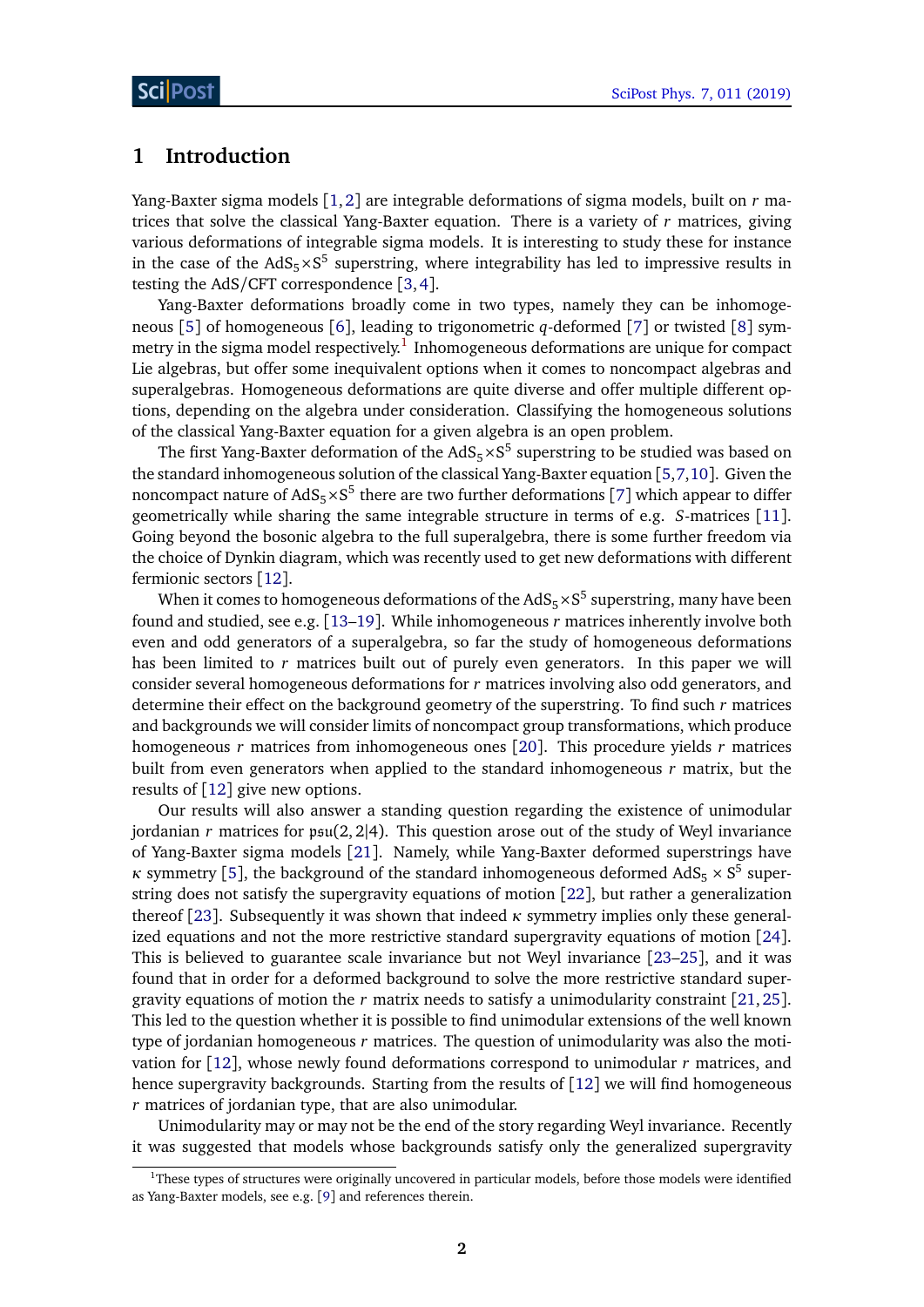equations, should nevertheless be Weyl invariant [[26](#page-14-11)], based on earlier results contained in [[27,](#page-15-0) [28](#page-15-1)]. Subsequently, a local and covariant generalization of the Fradkin-Tseytlin term in terms of world-sheet torsion variables was proposed in [[29](#page-15-2)]. However, as discussed in [[29](#page-15-2)], these proposals have troublesome features, and it is presently not clear whether solutions of the generalized equations truly give Weyl invariant models. In this paper we will remain firmly within the footing of conventional supergravity and Weyl invariance.

We will not give an exhaustive overview of all backgrounds and *r* matrices that can be obtained from [[12](#page-14-2)] by our procedure. Instead we will focus on several illustrative examples. The first is a simple non-abelian homogeneous unimodular deformation of  $\text{AdS}_2 {\times} \text{S}^2 {\times} \text{T}^6$  that turns out to be timelike T dual to undeformed AdS $_2\times$ S $^2\times$ T $^6$  with a nonstandard RR sector. The second is a similar but more involved deformation of AdS<sub>5</sub>  $\times$  S<sup>5</sup>. Finally, we consider a further limit of this deformation of  $AdS_5 \times S^5$  which corresponds to a basic unimodular extension to the *r* matrix considered in [[6,](#page-13-6) [30](#page-15-3)] and leads precisely to the supergravity background given in [[30](#page-15-3)].

This paper is organized as follows. We start with a short overview of the Yang-Baxter superstring sigma model in section [2,](#page-2-0) focussing on  $AdS_5 \times S^5$  for concreteness, and introduce our notation. Next, in section [3](#page-4-0) we discuss the basic unimodular extension of a jordanian *r* matrix. Then, in section [4](#page-5-0) we discuss our limiting procedure and use it to extract backgrounds. We finish with further comments and open questions.

# <span id="page-2-0"></span>**2 The deformed superstring action**

The Yang-Baxter deformation of the AdS<sub>[5](#page-13-5)</sub>  $\times$  S<sup>5</sup> superstring action takes the form [5]<sup>[2](#page-2-1)</sup>

$$
S = -\frac{T}{2} \int d\tau d\sigma \frac{1}{2} (\sqrt{h}h^{\alpha\beta} - \epsilon^{\alpha\beta}) s \text{Tr}(A_{\alpha}d_{+}J_{\beta}), \tag{1}
$$

where  $J = (1 - \eta R_g \circ d_+)^{-1}(A)$  with  $R_g(X) = g^{-1}R(gXg^{-1})g$ . At  $\eta = 0$   $(R = 0)$  we get the undeformed  $AdS_5 \times S^5$  superstring action of [[31](#page-15-4)].

The operator *R* is a linear map from  $g = \mathfrak{psu}(2, 2|4)$  to itself. Provided it is antisymmetric,

<span id="page-2-3"></span>
$$
sTr(R(m)n) = -sTr(mR(n)),
$$
\n(2)

and satisfies the inhomogeneous classical Yang-Baxter equation

$$
[R(m), R(n)] - R([R(m), n] + [m, R(n)]) = [m, n].
$$
\n(3)

The resulting model is classically integrable and has a form of *κ* symmetry [[5](#page-13-5)]. The same is true for solutions of the homogeneous classical Yang-Baxter equation

$$
[R(m), R(n)] - R(R(m), n] + [m, R(n)]) = 0,
$$
\n(4)

provided we set  $\eta$  to zero in  $d_{\pm}$  [[6](#page-13-6)].<sup>[3](#page-2-2)</sup> These equations involve the graded commutator

$$
[a, b] = ab - (-1)^{[a][b]}ba,
$$
\n(5)

where [*m*] denotes the degree of generator *m*, i.e. 0 for even (bosonic) generators and 1 for odd (fermionic) ones.

<span id="page-2-1"></span> $^2T$  is the effective string tension, *h* is the world sheet metric,  $\epsilon^{\tau\sigma} = 1$ ,  $A_\alpha = g^{-1}\partial_\alpha g$  with  $g \in G = \text{PSU}(2, 2|4)$ , sTr denotes the supertrace, and  $d_{\pm} = \pm P_1 + \frac{2}{1-\eta^2}P_2 \mp P_3$  where the  $P_i$  project onto the *i*th  $\mathbb{Z}_4$  graded components of the semi-symmetric space  $PSU(2, 2|4)/(SO(4, 1) \times SO(5)).$ 

<span id="page-2-2"></span><sup>&</sup>lt;sup>3</sup>This follows directly if we rescale the inhomogeneous *R* operator as  $R = \alpha/(2\eta)\hat{R}$  and consider the limit  $\eta \to 0$ .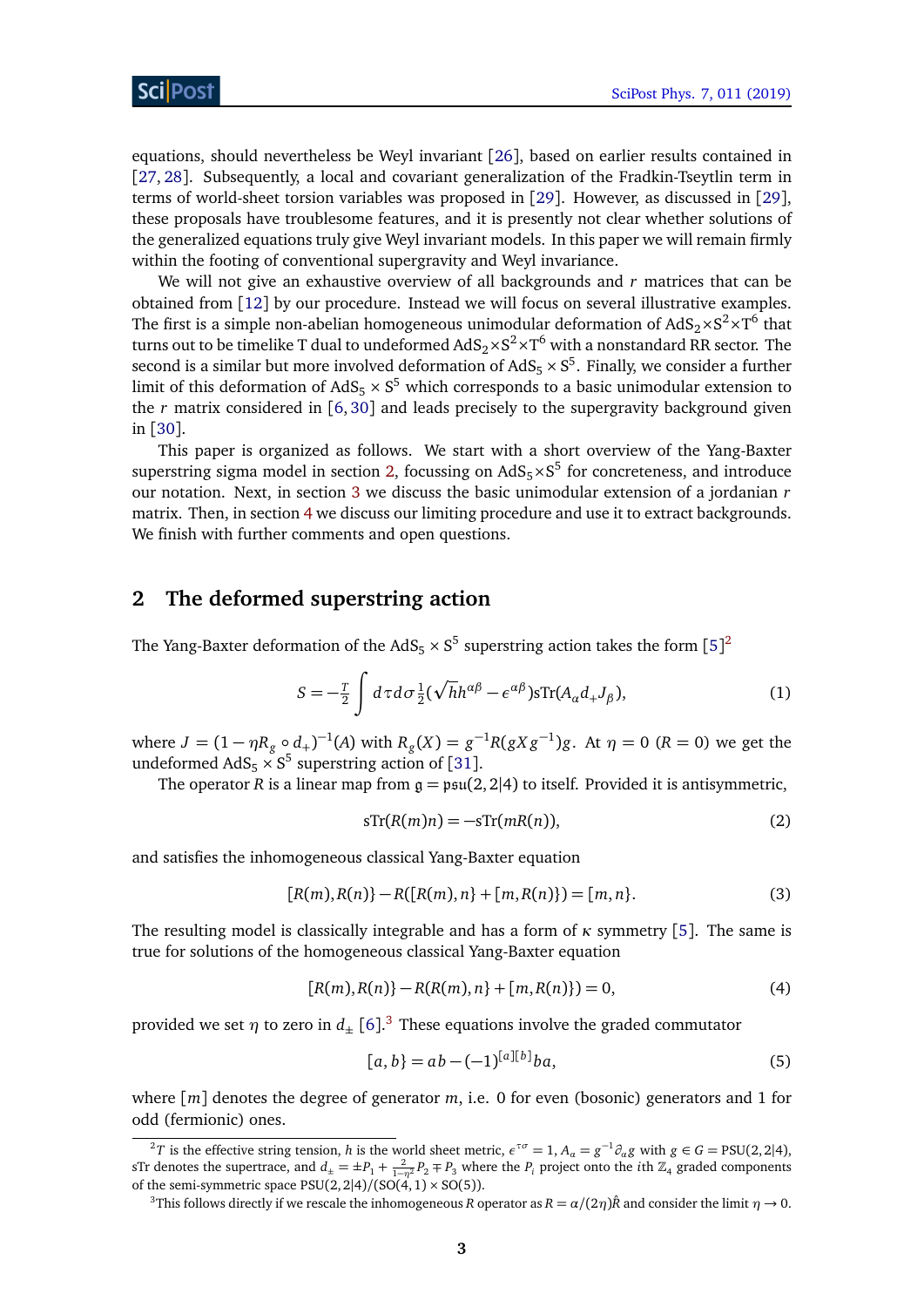It is convenient to represent *R* operators by *r* matrices, mapping the latter to the former via the Killing form of  $\mathfrak g$  (the supertrace) as

$$
R(m) = s \text{Tr}_2(r(1 \otimes m)), \tag{6}
$$

with

$$
r = r^{ij} t_i \wedge t_j \in \mathfrak{g} \otimes \mathfrak{g},\tag{7}
$$

where  $STr<sub>2</sub>$  denotes the supertrace over the second space in the tensor product, the  $t<sub>i</sub>$  generate g, and a sum over repeated indices is implied. The wedge denotes a graded antisymmetric tensor product

$$
a \wedge b = a \otimes b - (-1)^{[a][b]} b \otimes a. \tag{8}
$$

Building *r* using this graded antisymmetric tensor product is equivalent to the antisymmetry of the *R* operator of equation [\(2\)](#page-2-3).

As a map from  $g = \mathfrak{psu}(2, 2|4)$  to itself, *R* has to satisfy the reality condition

$$
(R(x))^\dagger = -HR(x)H, \quad x \in \mathfrak{g},\tag{9}
$$

where *H* is the metric defining g, see appendix [A.](#page-11-0) This implies that the coefficients  $r^{ij}$  have to satisfy

$$
(r^{ij})^* = (-1)^{[t_j]} r^{ij}, \tag{10}
$$

since  $sTr(x y)$  is real when *x* and *y* are both even, and imaginary otherwise. In other words the  $r^{ij}$  are real when the corresponding generators are both even, and the  $r^{ij}$  are purely imaginary when the corresponding generators are both odd.<sup>[4](#page-3-0)</sup>

In this notation, the standard solution of inhomogeneous classical Yang-Baxter equation over the complexified algebra  $\mathfrak{g}_{\mathbb{C}}$  is given by

$$
r = ie_j \wedge f^j,\tag{11}
$$

where the  $e_j$  and  $f_j$  denote positive and negative roots of  $\mathfrak{g}_\mathbb{C}$  respectively. A jordanian solution has the basic structure

<span id="page-3-1"></span>
$$
r = h \wedge e, \quad \text{where } [h, e] = e,
$$
\n(12)

while a basic abelian *r* matrix takes the form

$$
r = a \wedge b, \quad \text{where } [a, b] = 0. \tag{13}
$$

From the form of the action it is clear that the left global *G* symmetry of the undeformed model is broken to the group generated by those *t* for which for all  $x \in \mathfrak{g}$  [[15](#page-14-12)]

$$
R([t, x]) = [t, R(x)],\tag{14}
$$

or equivalently

$$
(\mathrm{ad}_t \otimes 1 + 1 \otimes \mathrm{ad}_t)(r) = 0. \tag{15}
$$

<span id="page-3-0"></span><sup>4</sup>Regardless of reality conditions on the *R* operator, it is not possible to construct antisymmetric *R* operators mixing real even and odd generators. The apparent claims to the contrary in [[6](#page-13-6)] use non-real elements of the complexified algebra.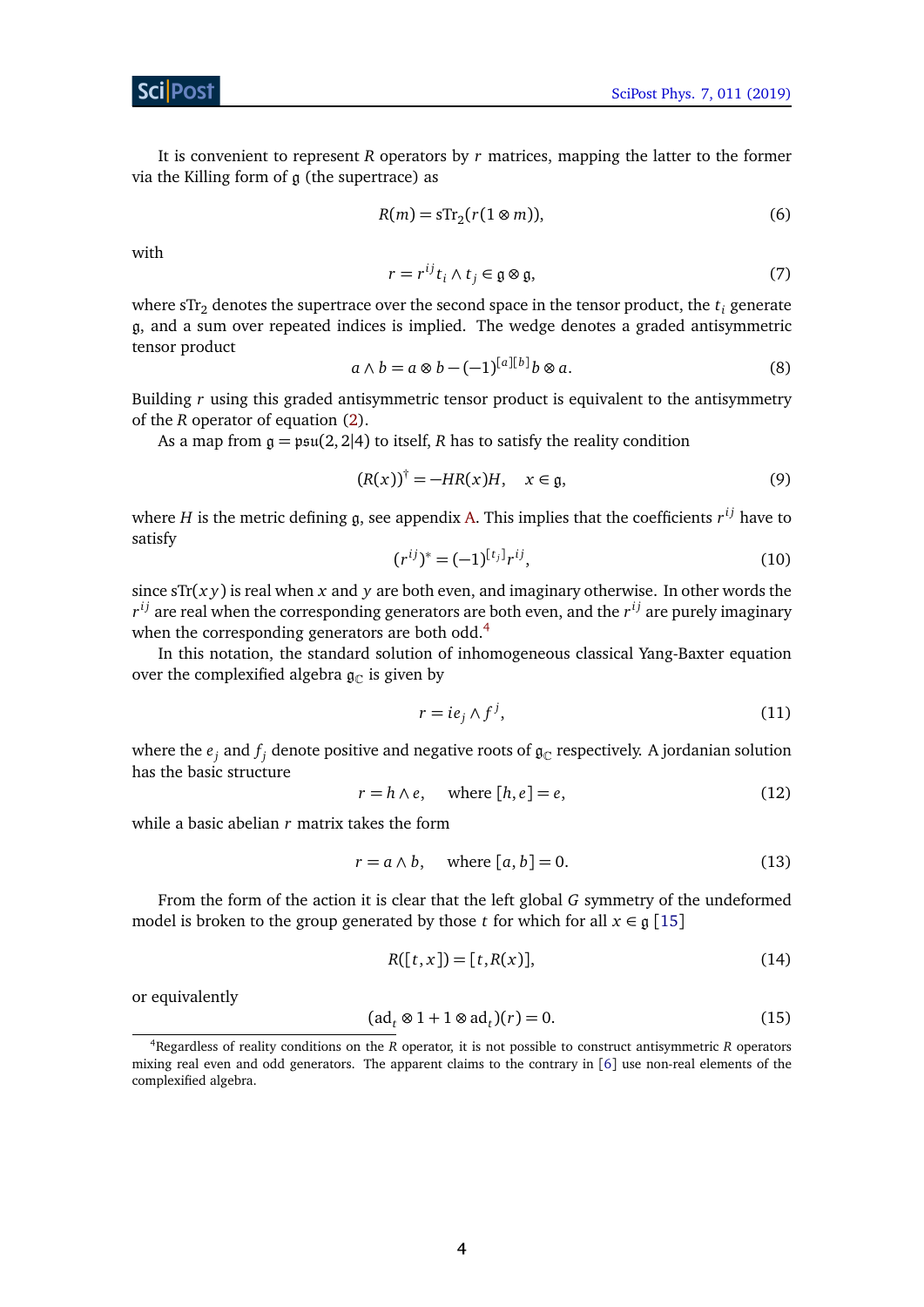### <span id="page-4-0"></span>**3 Unimodular jordanian** *r* **matrices**

Below we will extract several unimodular jordanian *r* matrices from inhomogeneous *r* matrices. Before doing so, let us introduce unimodularity, and discuss a way of finding unimodular jordanian *r* matrices for a given superalgebra. The background of a Yang-Baxter superstring will satisfy the regular supergravity equations of motion provided the *r* matrix satisfies the unimodularity condition [[21](#page-14-6)]

$$
\mathcal{K}^{mn} \text{STr}([t_m, R(t_n)]x) = 0, \quad \forall x \in \mathfrak{g},\tag{16}
$$

where K with upper indices is the inverse to  $\mathcal{K}_{mn} = sTr(t_m t_n)$ . Expressed in terms of r, this becomes<sup>[5](#page-4-1)</sup>

$$
r^{ij}[t_i, t_j] = 0.
$$
 (17)

The jordanian *r* matrix [\(12\)](#page-3-1) is clearly not unimodular, but that can be fixed.

Let us consider W, the  $\mathcal{N} = 1$  super Weyl algebra in one dimension,

$$
[d, p^{0}] = p^{0}, \quad [d, Q_{i}] = \frac{1}{2}Q_{i}, \quad \{Q_{i}, Q_{j}\} = -4i\delta_{ij}p^{0}, \tag{18}
$$

where  $d$  and  $p^0$  are the dilatation and momentum generator respectively, and the  $Q_i$ ,  $i=1,2$ are two supercharges. Based on this algebra we can construct the basic jordanian *r* matrix

$$
r = d \wedge p^0. \tag{19}
$$

Checking for unimodularity we find  $r^{ij}[t_i, t_i] = 2p^0$ . Since this is basically  $\{Q, Q\}$ , we can try to make the *r* matrix unimodular by adding  $Q \wedge Q$  terms. Starting with the ansatz  $r =$ *d* ∧  $p^0$  +  $aQ_1$  ∧  $Q_1$  +  $bQ_2$  ∧  $Q_2$ , unimodularity requires  $b = i/4 - a$ , and the classical Yang-Baxter equation subsequently fixes  $a = i/8$ . In other words

$$
r = d \wedge p^{0} + \frac{i}{8} (Q_{1} \wedge Q_{1} + Q_{2} \wedge Q_{2})
$$
\n(20)

is a unimodular jordanian *r* matrix. Note that the factor of *i* makes the *R* operator real, in line with the discussion in the previous section.

This can be repeated in higher dimensions, but is more involved since anticommutators of supercharges give combinations of momentum generators. In four dimensions, for instance,

$$
\{Q_i^I, Q_j^J\} = -2i\delta^{IJ}(\sigma^s_\mu)_{ij}p^\mu, \qquad \{Q_{i+2}^I, Q_{j+2}^J\} = -2i\delta^{IJ}(\sigma^s_\mu)_{ij}p^\mu,
$$
  

$$
\{Q_i^I, Q_{j+2}^J\} = -2\delta^{IJ}(\sigma^a_\mu)_{ij}p^\mu,
$$

where *i* and *j* take values 1 or 2, the *R* symmetry indices *I* and *J* run from 1 to  $\mathcal{N}, \sigma_0 = 1_{2 \times 2}$ , the  $\sigma_i$  are the Pauli matrices, and  $\sigma^{s/a} = \sigma \pm \sigma^t$ . To find a unimodular extension of

<span id="page-4-3"></span>
$$
r = d \wedge p^{\mu}, \tag{21}
$$

we look for a subalgebra of the form of the super Weyl algebra  $\mathcal{W}.^6$  $\mathcal{W}.^6$  However, the square of any supercharge necessarily produces  $p^0$  in addition to possible other momenta, so that we cannot cover the spacelike case in this way. For the lightlike case, we can take  $Q_1$  and  $Q_3$  (any *R* symmetry indices) with  $\{Q_1, Q_1\} = \{Q_3, Q_3\} = -4i(p^0 + p^3)$  and  $\{Q_1, Q_3\} = 0$ , to construct

$$
r = d \wedge (p^{0} + p^{3}) - \frac{i}{8} (Q_{1} \wedge Q_{1} + Q_{3} \wedge Q_{3}), \qquad (22)
$$

<span id="page-4-1"></span><sup>&</sup>lt;sup>5</sup>An equivalent definition of unimodularity is that the (super)trace of the structure constants of the Lie (super)algebra with bracket  $[x, y]_R = [R(x), y] + [x, R(y)]$  is zero.

<span id="page-4-2"></span><sup>&</sup>lt;sup>6</sup>We are guaranteed that one such subalgebra exists in the superconformal case,  $W \subset \mathfrak{psu}(1,1|1) \subset \mathfrak{su}(2,2|N)$ , but this is not manifest when considering just the higher dimensional super Weyl algebra, and appears not to be true in the  $\mathcal{N} = 1$  case.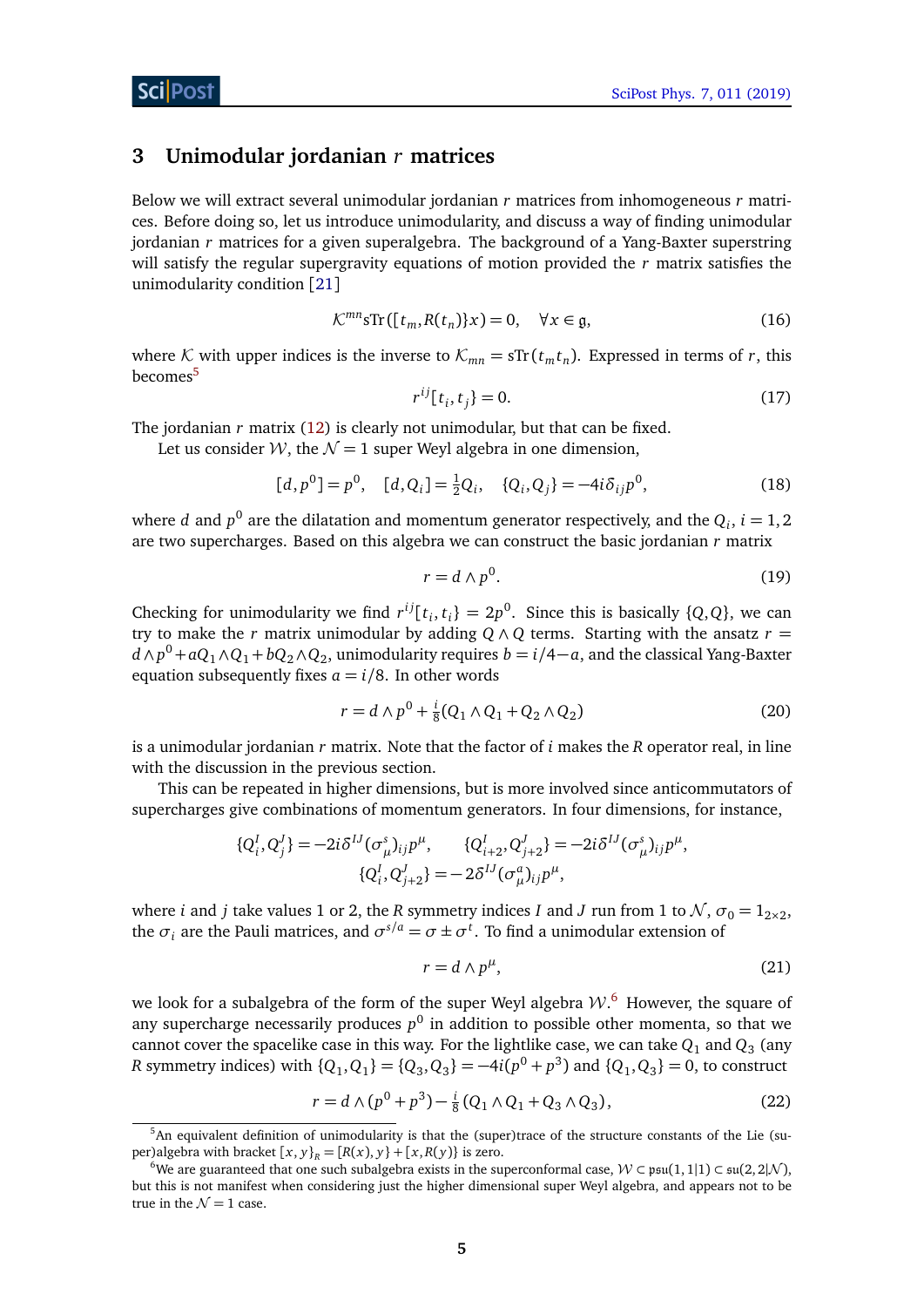which is unimodular and solves the classical Yang-Baxter equation. Within the  $\mathcal{N} = 1$  super Weyl algebra in four dimensions it is not possible to make the timelike case unimodular in this fashion. If we consider  $\mathcal{N} = 2$  however, we can construct

$$
r = d \wedge p^{0} - \frac{i}{16} \left( Q \wedge Q + \tilde{Q} \wedge \tilde{Q} \right), \quad Q = Q_{1}^{1} + Q_{2}^{2}, \quad \tilde{Q} = Q_{3}^{1} + Q_{4}^{2}.
$$
 (23)

This shows that unimodular extended jordanian *r* matrices exist, answering the question raised in [[21](#page-14-6)]. [7](#page-5-2) We will not systematically discuss further *r* matrices of this type, but we will give further examples below. We should also note that in [[21](#page-14-6)] it was claimed that unimodular extensions of in particular  $d \wedge p^{\mu}$ -type  $r$  matrices do not exist – our results show that this claim is incorrect at least in the cases  $\mu = 0, \pm .^8$  $\mu = 0, \pm .^8$ 

## <span id="page-5-0"></span>**4 Boosts,** *r* **matrices, and string backgrounds**

Our new unimodular jordanian *r* matrices can be used to find new supergravity backgrounds associated to integrable string sigma models. We could extract these backgrounds by following [[21](#page-14-6)]. We instead prefer to describe several unimodular jordanian models as limits of inhomogeneous deformed models, following [[20](#page-14-5)]. In this picture, inhomogeneous *r* matrices can be "boosted" to homogeneous ones, and these boosts can be implemented via a particular coordinate scaling in the background. We will generate unimodular homogeneous *r* matrices and backgrounds by applying this idea to the unimodular  $r$  matrices and backgrounds of  $[12].^9$  $[12].^9$  $[12].^9$  $[12].^9$ 

# <span id="page-5-1"></span>**4.1**  $AdS_2 \times S^2 \times T^6$

*r* **matrix** The relevant superalgebra in this case is  $psu(1, 1|2)$ . Working in a four by four matrix representation of  $\mathfrak{su}(1,1|2)$  the standard inhomogeneous non-unimodular *r* matrix is

$$
r = -ie_j \wedge f^j,\tag{24}
$$

where the  $e_j$  and  $f^j$  are the positive and negative roots of  $\mathfrak{psu}(1,1|2)$ , given by the matrices

$$
\begin{pmatrix}\n0 & \tilde{e}_1 & \tilde{e}_2 & \tilde{e}_3 \\
\tilde{f}^1 & 0 & \tilde{e}_4 & \tilde{e}_5 \\
\tilde{f}^2 & \tilde{f}^4 & 0 & \tilde{e}_6 \\
\tilde{f}^3 & \tilde{f}^5 & \tilde{f}^6 & 0\n\end{pmatrix},
$$
\n(25)

where we take  $\tilde{e}_i = 1$  for  $e_i$  and the rest zero, and similarly for f. If we now do a noncompact group transformation  $r \to \text{Ad}_b \otimes \text{Ad}_b(r)$  by

$$
b = \begin{pmatrix} \cosh\frac{\beta}{2} & \sinh\frac{\beta}{2} & 0 & 0\\ \sinh\frac{\beta}{2} & \cosh\frac{\beta}{2} & 0 & 0\\ 0 & 0 & 1 & 0\\ 0 & 0 & 0 & 1 \end{pmatrix},
$$
(26)

the even piece of the *r* matrix transforms nontrivially. We then consider  $\eta r$ , with  $\eta = \alpha e^{-\beta}$ , and take the limit  $\beta \rightarrow \infty$  to generate a new, homogeneous, *r* matrix

$$
\lim_{\beta \to \infty} \eta \, r = \alpha \, d \wedge p^0,\tag{27}
$$

<span id="page-5-2"></span> $^7$ Regarding the spacelike case, we might be tempted to try and subtract the unimodular version of  $d \wedge (p^0 + p^3)$ from the one for  $d \wedge (p^0 - p^3)$  to get a unimodular version of  $d \wedge p^3.$  This does not solve the classical Yang-Baxter equation however. It is possible to find unimodular extensions in the spacelike case, but this seems to require adding extra bosonic generators. We give an example of this in the conclusions.

<span id="page-5-3"></span><sup>&</sup>lt;sup>8</sup>We thank Riccardo Borsato for bringing this to our attention.

<span id="page-5-4"></span><sup>&</sup>lt;sup>9</sup>Section [3](#page-4-0) notwithstanding, this is actually how we found unimodular jordanian *r* matrices for psu(2, 2|4).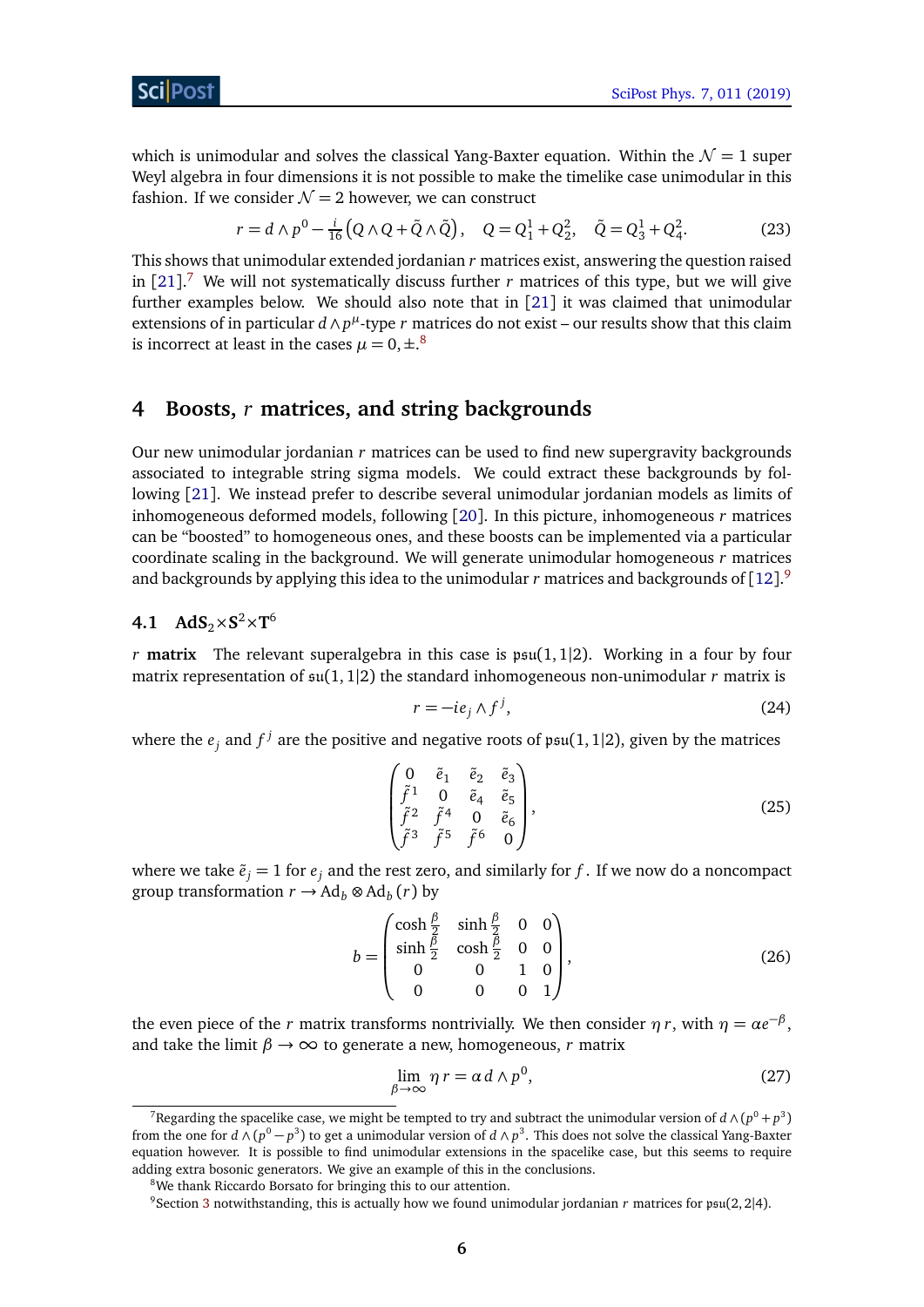where *d* and *p* are the dilatation and momentum generator in  $psu(1, 1|2)$ , see appendix [A.1](#page-11-1) for our conventions. The odd contributions to the *r* matrix simply drop out, as the sum over odd roots results in a scalar with respect to  $SU(1, 1)$  transformations like  $b -$ it is of the schematic form  $r_f = \sum v_i \wedge w^i$ , where  $v \to bv$  and  $w \to b^{-1}w$ . Starting from a non-unimodular *r* matrix, we finish with a non-unimodular *r* matrix, and we will never generate contributions from odd generators in this way.

In [[12](#page-14-2)] it was observed that doing the permutation

$$
r \to r_P = \text{Ad}_P \otimes \text{Ad}_P(r), \qquad P = \begin{pmatrix} 1 & 0 & 0 & 0 \\ 0 & 0 & 1 & 0 \\ 0 & 1 & 0 & 0 \\ 0 & 0 & 0 & 1 \end{pmatrix}, \tag{28}
$$

gives a unimodular inhomogeneous  $r$  matrix for  $\mathfrak{psu}(1,1|2)$ . This permutation does not affect the even part of the *r* matrix, and *b* acts the same there. However, due to the permutation, the odd part of the *r* matrix is no longer invariant, and taking the limit we find precisely the unimodular jordanian *r* matrix discussed above,

$$
\lim_{\beta \to \infty} \eta \, r_p = \alpha \left( d \wedge p^0 + \frac{i}{8} (Q_1^1 \wedge Q_1^1 + Q_2^2 \wedge Q_2^2) \right),\tag{29}
$$

with the  $Q_i$  given in appendix [A.1.](#page-11-1)

As an aside, regardless of unimodularity, finding new solutions to the classical Yang-Baxter equation is not simple, and a brute force approach quickly becomes prohibitive for larger algebras. The above infinite boost story offers an efficient, albeit inherently limited, way to generate new solutions based on an inhomogeneous *r* matrix. From this perspective, by breaking the invariance of the odd contributions to the standard inhomogeneous *r* matrix with respect to bosonic group transformations, the permutation allows us to find new *r* matrices with contributions from odd generators.

**Supergravity background** The supergravity background of the Yang-Baxter sigma model for the original  $r_p$  is  $[12]$  $[12]$  $[12]$ 

$$
ds^{2} = \frac{1}{1 - \kappa^{2} \rho^{2}} \left( -(1 + \rho^{2})dt^{2} + \frac{d\rho^{2}}{1 + \rho^{2}} \right) + \frac{1}{1 + \kappa^{2} r^{2}} \left( (1 - r^{2})d\phi^{2} + \frac{dr^{2}}{1 - r^{2}} \right) + dx^{i} dx^{i} ,
$$
  
\n
$$
B = -\frac{\kappa \rho}{1 - \kappa^{2} \rho^{2}} dt \wedge d\rho - \frac{\kappa r}{1 + \kappa^{2} r^{2}} d\phi \wedge dr ,
$$
  
\n
$$
\mathcal{F}_{3} = -N \left( \kappa r (1 + \kappa^{2} r^{2}) d\rho + \kappa \rho (1 - \kappa^{2} \rho^{2}) dr \right) \wedge J_{2}
$$
  
\n
$$
+ N \left( \kappa \rho (1 - r^{2}) d\rho - \kappa r (1 + \rho^{2}) dr \right) \wedge dt \wedge d\phi ,
$$
  
\n
$$
\mathcal{F}_{5} = N \left( (1 + \kappa^{2} r^{2}) d\rho - \kappa^{2} \rho r (1 + \rho^{2}) dr \right) \wedge dt \wedge \text{Re}\,\Omega_{3}
$$
  
\n
$$
- N \left( \kappa^{2} \rho r (1 - r^{2}) d\rho + (1 - \kappa^{2} \rho^{2}) dr \right) \wedge d\phi \wedge \text{Im}\,\Omega_{3},
$$
  
\n
$$
e^{-2\Phi} = e^{-2\Phi_{0}} \frac{(1 - \kappa^{2} \rho^{2})(1 + \kappa^{2} r^{2})}{1 - \kappa^{2} (\rho^{2} - r^{2} - \rho^{2} r^{2})},
$$
  
\n(30)

where the  $x_i$ ,  $i = 4, \ldots, 9$  are flat coordinates on  $T^6$ , and

$$
N = \frac{\sqrt{1 + \kappa^2}}{\sqrt{1 - \kappa^2 \rho^2} \sqrt{1 + \kappa^2 r^2}} \frac{1}{1 - \kappa^2 (\rho^2 - r^2 - \rho^2 r^2)},
$$
  
\n
$$
\Omega_3 = dz^1 \wedge dz^2 \wedge dz^3 ,
$$
  
\n
$$
J_2 = \frac{i}{2} (d\bar{z}^1 \wedge dz^1 + d\bar{z}^2 \wedge dz^2 + d\bar{z}^3 \wedge dz^3),
$$
  
\n(31)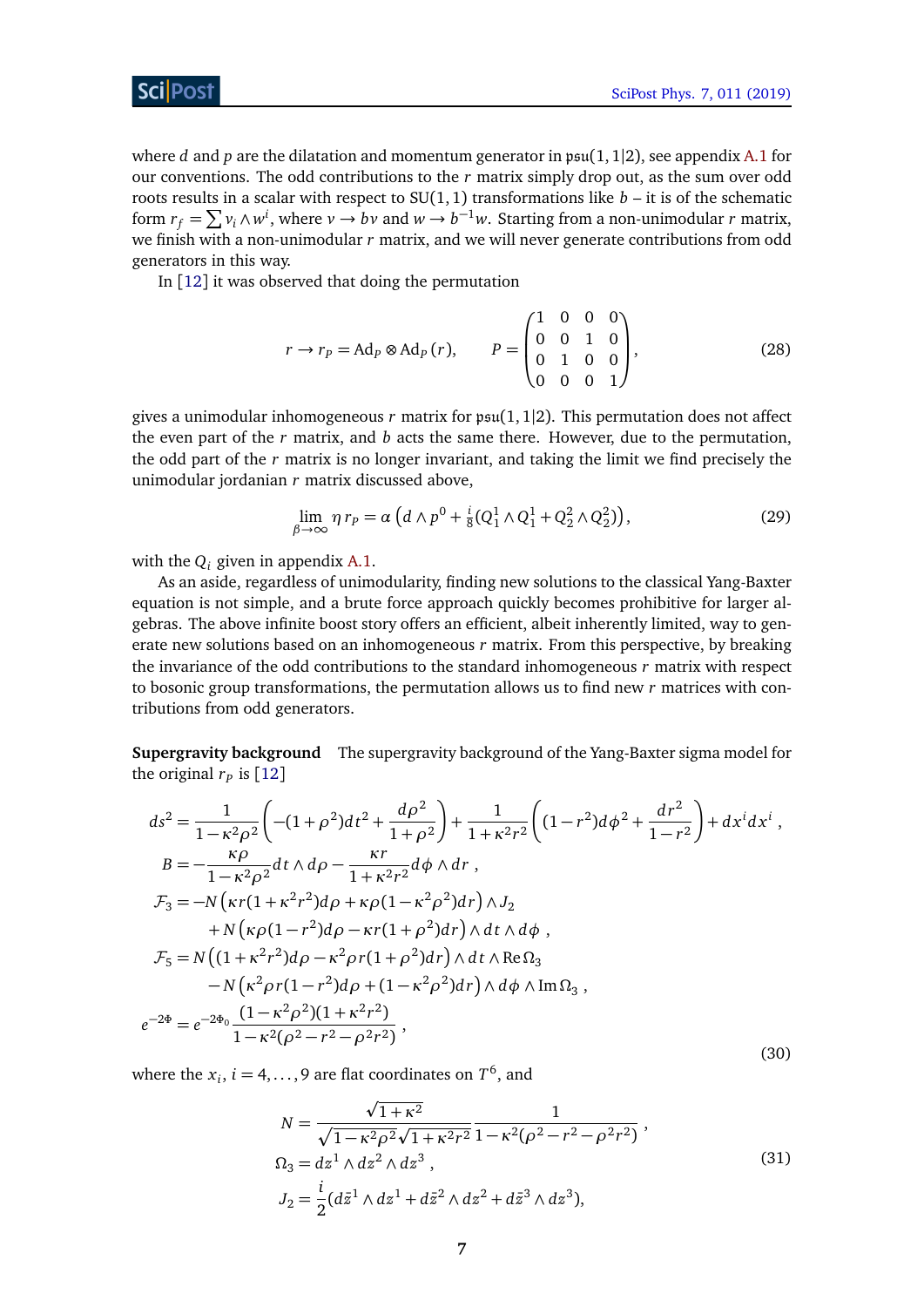*e*

with  $z^1 = x^4 - ix^5$ ,  $z^2 = x^6 - ix^7$ , and  $z^3 = x^8 - ix^9$ . The  $\mathcal{F}_i$  are related to the standard RR forms *F*<sub>*i*</sub> as  $\mathcal{F}_i = e^{\Phi} F_i$ . This background coincides with the one parameter family of backgrounds of [[32](#page-15-5)] evaluated at their  $a = 1$ .

Boosting an *r* matrix by *b* and taking  $\beta \rightarrow \infty$  is equivalent to rescaling

$$
t \to 2e^{-\beta} t, \qquad \rho \to e^{\beta} \frac{1}{2z}, \tag{32}
$$

and taking  $\beta \rightarrow \infty$  in the Yang-Baxter sigma model background, as explained in [[20](#page-14-5)]. Doing so in the above gives

$$
ds^{2} = \frac{-dt^{2} + dz^{2}}{z^{2} - \alpha^{2}} + (1 - r^{2})d\phi^{2} + \frac{dr^{2}}{1 - r^{2}} + dx^{i}dx^{i},
$$
\n
$$
B = -\frac{\alpha}{z} \frac{dt \wedge dz}{z^{2} - \alpha^{2}},
$$
\n
$$
F_{3} = \frac{\alpha e^{-\Phi_{0}}}{z^{2} - \alpha^{2}(1 - r^{2})} \Big( (rzdz - (z^{2} - \alpha^{2})dr) \wedge J_{2} - ((1 - r^{2})dz + rzdr) \wedge dt \wedge d\phi \Big),
$$
\n
$$
F_{5} = \frac{e^{-\Phi_{0}}}{z^{2} - \alpha^{2}(1 - r^{2})} \Big( (zdt \wedge dz + \alpha^{2}rdt \wedge dr) \wedge \text{Re}\,\Omega_{3} + (z(z^{2} - \alpha^{2})d\phi \wedge dr + \alpha^{2}r(1 - r^{2})dz \wedge d\phi) \wedge \text{Im}\,\Omega_{3} \Big),
$$
\n
$$
-2\Phi = e^{-2\Phi_{0}} \frac{z^{2} - \alpha^{2}}{z^{2} - \alpha^{2}(1 - r^{2})}.
$$
\n(33)

This is our first example of a jordanian supergravity background, and the first example of a background associated to a homogeneous deformation involving odd generators.

The deformation parameter can be completely absorbed, by rescaling  $t \to \alpha t$ ,  $z \to \alpha z$ , and shifting  $\Phi_0 \rightarrow \Phi_0 + \alpha$ . This is in line with the discussion in [[33](#page-15-6)], as our *r* matrix corresponds to a co-boundary cocycle *ω* and hence the deformation should reduce to just a non-abelian T duality transformation, with no intrinsic deformation parameter.<sup>[10](#page-7-1)</sup> Interestingly, we can also scale out the deformation parameter from the *r* matrix in an a priori different way. Under the automorphism of the superconformal algebra given by p p

$$
p \to p/\alpha, \quad k \to \alpha k, \quad Q \to Q/\sqrt{\alpha}, \quad S \to \sqrt{\alpha} S,\tag{34}
$$

where our *r* matrix transforms as  $\alpha r \rightarrow r$ . From this perspective the deformation parameter can hence be changed by an algebra automorphism, which does affect the model. It would be interesting to understand whether these automorphism and co-boundary discussions are related. Similar comments apply to all *r* matrices and backgrounds given below, but we have not explicitly checked that all *r* matrices correspond to co-boundary cocycles.

Finally, it is interesting to note that this deformation of  $AdS_2\times S^2\times T^6$  gives back undeformed  $AdS_2\times S^2\times T^6$  upon timelike T duality in *t*, albeit supported by non-standard fluxes and a nontrivial dilaton, as a type II<sup>∗</sup> supergravity solution [[34](#page-15-7)].

# <span id="page-7-0"></span>4.2  $AdS_5 \times S^5$

The transformation  $b$  we used above for AdS $_2$  is just a dilation  $b=e^{\beta d},$  which up to rotations is the only noncompact transformation available there. For  $AdS_5$  we have multiple inequivalent choices available to us. We will start with an infinite dilation, as before. Although the matrices and backgrounds have larger expressions in this case, the procedure is exactly the same.

<span id="page-7-1"></span><sup>&</sup>lt;sup>10</sup>Restricted to  $\tilde{\mathfrak{g}} = \text{span}(\{d, p^0, Q_1^1, Q_2^2\})$ , the *R* operator has a right inverse Ω, in our conventions associated to  $\omega = 2d\wedge k^0 + \frac{i}{8}(S_1^1 \wedge S_1^1 + S_2^2 \wedge S_2^2)$ ) like R is associated to r. ( $\Omega$  is a left inverse when restricted to span({d, k<sup>0</sup>, S<sub>1</sub>, S<sub>2</sub>}).) This inverse is co-boundary in the sense that  $\omega$  viewed as a map from  $\tilde{\mathfrak{g}} \otimes \tilde{\mathfrak{g}} \to \mathbb{R}$  can be written in the form  $ω(x, y) = f([x, y])$  for some linear function  $f : \tilde{g} \to \mathbb{R}$ . In the present case  $f(x) = -sTr(k^0 x)$ . We thank Riccardo Borsato and Ben Hoare for related discussions.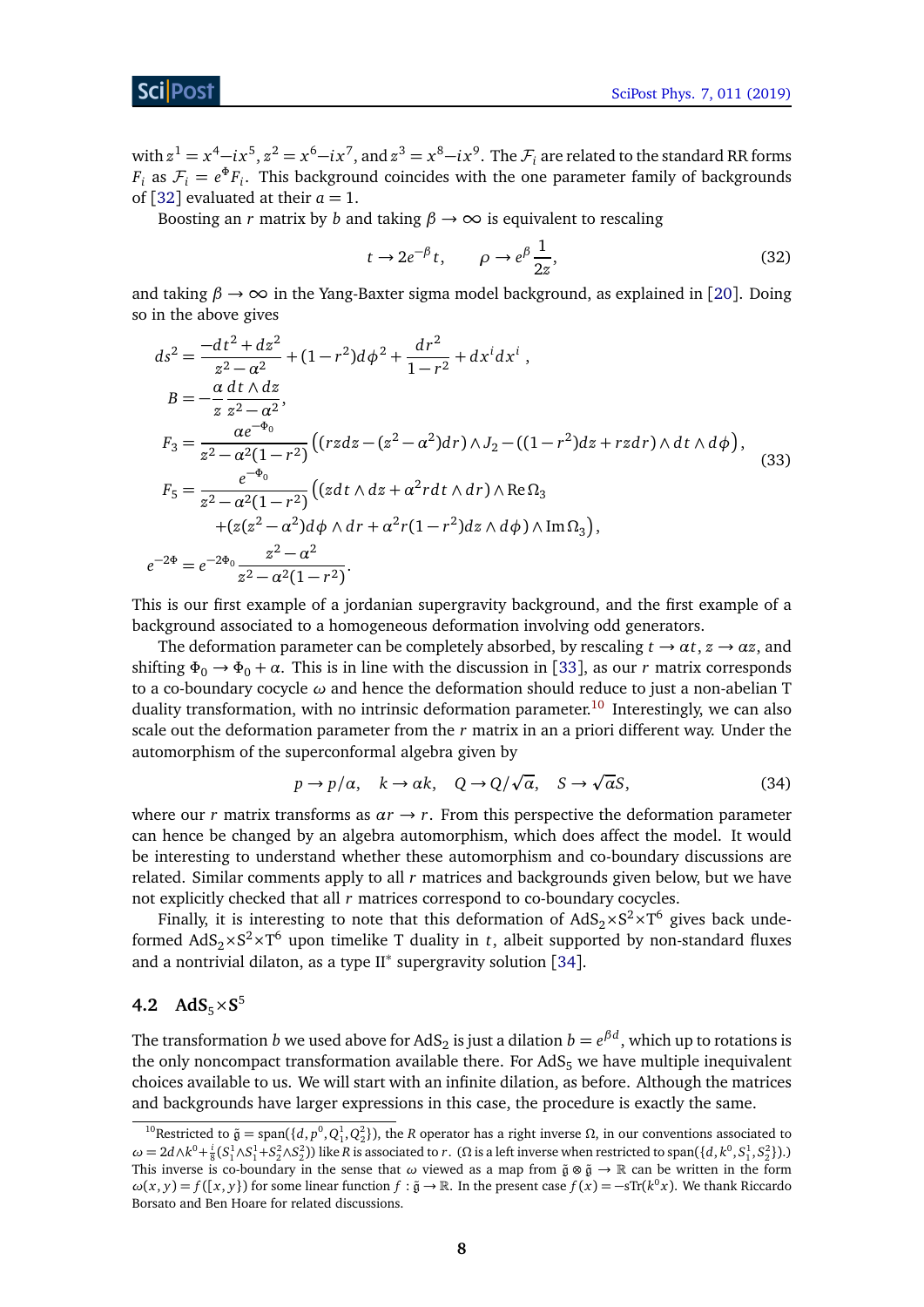#### <span id="page-8-0"></span>**4.2.1 Infinite dilation**

*r* **matrix** Starting from the permuted *R* operator given in equation (4.7) of [[12](#page-14-2)], for the associated  $r$  matrix  $r_p$  we find

<span id="page-8-1"></span>
$$
\lim_{\beta \to \infty} (\text{Ad}_b \otimes \text{Ad}_b)(\eta r_p) = \frac{a}{2}(r_0 + r_1),\tag{35}
$$

with

$$
r_0 = d \wedge p^0 + M^0{}_{\mu} \wedge p^{\mu} - M^1{}_{2} \wedge p^2 - M^1{}_{3} \wedge p^3,
$$
  
\n
$$
r_1 = -\frac{i}{8} \sum_{j=1}^4 Q_j^2 \wedge Q_j^2 - \frac{i}{16} \sum_{I=1,3} (Q_1^I - Q_2^I) \wedge (Q_1^I - Q_2^I) + (Q_3^I - Q_4^I) \wedge (Q_3^I - Q_4^I).
$$
\n(36)

Our conventions for  $\mathfrak{psu}(2,2|4)$  can be found in appendix [A.2.](#page-12-0)

**Supergravity background** To implement this limit in the supergravity background of section 4.2 of [[12](#page-14-2)], we rescale and relabel the coordinates used there as [[20](#page-14-5)]

<span id="page-8-2"></span>
$$
t \to 2e^{-\beta}t, \quad \rho \to e^{\beta}\frac{1}{2z}, \quad x \to 2e^{-\beta}\rho, \quad \psi_1 \to -2e^{-\beta}x, \quad \psi_2 \to \theta. \tag{37}
$$

In the limit  $β → ∞$  with  $η = e^{-β} α$ , we then find the NSNS background fields

$$
ds^{2} = \frac{-dt^{2} + dz^{2}}{z^{2} - \alpha^{2}} + \frac{d\rho^{2} + dx^{2}}{z^{2} + \alpha^{2}z^{-2}\rho^{2}} + \frac{\rho^{2}d\theta^{2}}{z^{2}}
$$
  
+  $(1 - r^{2})d\phi^{2} + \frac{dr^{2}}{1 - r^{2}} + \frac{r^{2}dw^{2}}{1 - w^{2}} + r^{2}(1 - w^{2})d\phi_{1}^{2} + r^{2}w^{2}d\phi_{2}^{2},$   

$$
B = -\frac{\alpha}{z}\frac{dt \wedge dz}{z^{2} - \alpha^{2}} + \frac{\alpha\rho d\rho \wedge dx}{z^{4} + \rho^{2}\alpha^{2}},
$$
  

$$
e^{-2\Phi} = e^{-2\Phi_{0}}\frac{z^{2} - \alpha^{2}}{z^{2}}\frac{f_{1}}{f_{2}^{2}},
$$
  
(38)

where

<span id="page-8-3"></span>
$$
f_1 = z^2 + \alpha^2 y^2, \quad f_2 = z^2 - \alpha^2 (1 - r^2 (1 - w^2)).
$$
 (39)

The RR fields can be expressed as

$$
F_3 = dC_2, \qquad F_5 = dC_4 + H \wedge C_2 = (1 + \star)(dC_{4|t} + H \wedge C_2), \tag{40}
$$

where  $C_{4|t}$  denotes the part of  $C_4$  proportional to  $dt$ , and

$$
e^{\Phi_0}C_2 = \frac{\alpha}{f_2} \bigg( (1 - r^2)dt \wedge d\phi + r^2 w^2 dt \wedge d\phi_2 + \frac{\rho^2}{z^2} dt \wedge d\theta + r^2 (1 - w^2) dx \wedge d\phi_1 \bigg),
$$
  
\n
$$
e^{\Phi_0}C_{4|t} = \frac{(r z dt \wedge dx \wedge dr + (1 - r^2) dt \wedge dz \wedge dx) \wedge (d\phi_2 - d\phi)}{zf_2} + \frac{\rho dt \wedge d\rho \wedge dx \wedge (z^2 (d\phi_2 - d\theta) - \alpha^2 (1 - r^2) (d\phi_2 - d\phi))}{f_1 f_2} - \frac{2z^3 dt \wedge dz \wedge dx \wedge d\phi_2}{\alpha^2 f_1}.
$$
\n(41)

The  $\alpha \rightarrow 0$  divergence in the last term of  $C_{4|t}$  is a gauge artifact,  $F_5$  has a well-defined undeformed limit.  $\alpha$  can be absorbed by rescaling  $t$ ,  $z$ ,  $\rho$ , and  $x$ , and shifting the dilaton.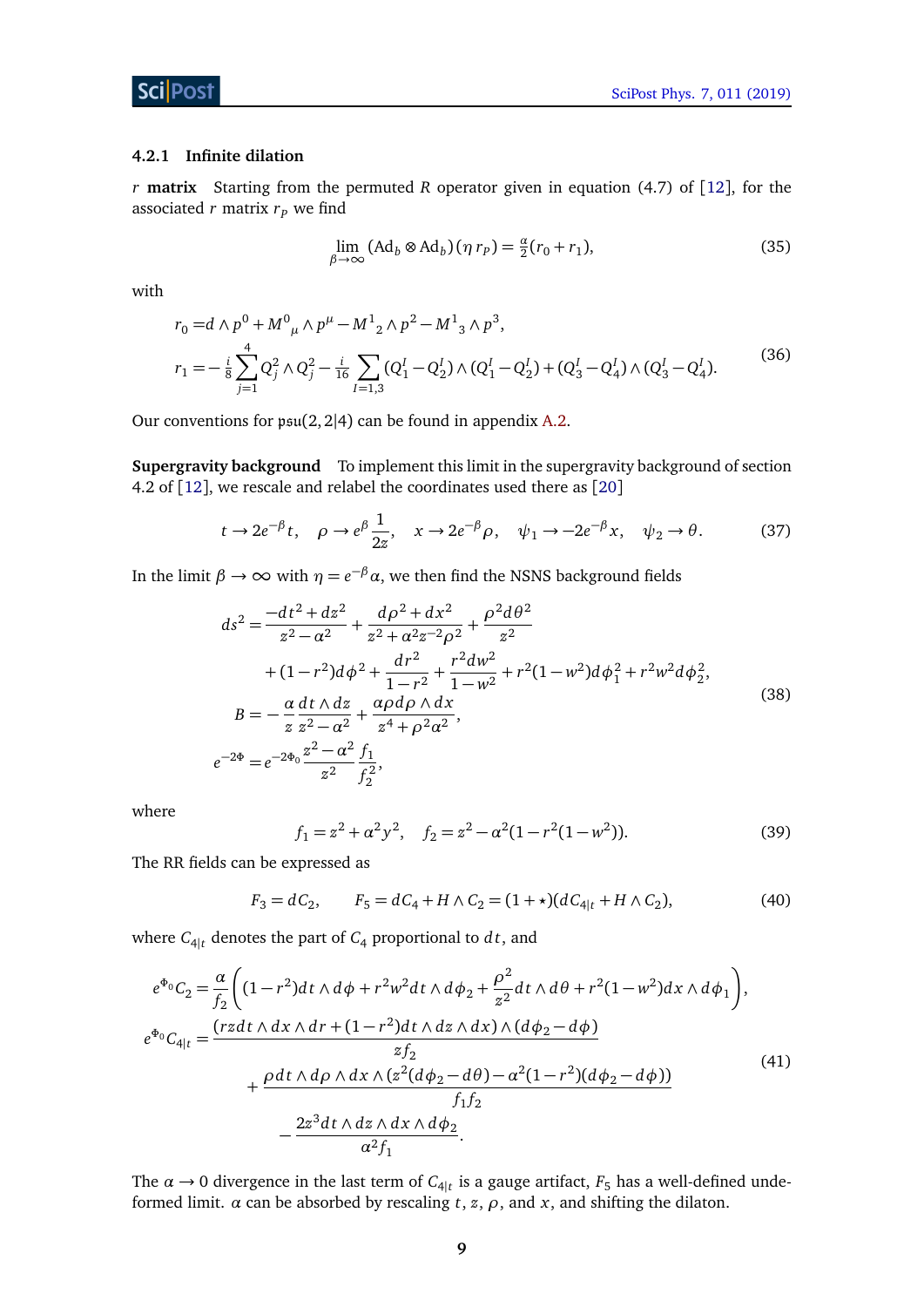#### <span id="page-9-0"></span>**4.2.2 Alternate infinite boost**

As discussed in [[20](#page-14-5)], at the bosonic level, up to finite group transformations there is one other inequivalent boost we can use on our inhomogeneous *r* matrix. In our conventions this boost is generated by  $p^2 + k^2$ , and results in the (unimodular) abelian *r* matrix  $r = p^1 \wedge p^2$ . The permutation of the original inhomogeneous *r* matrix does not affect this result.

#### <span id="page-9-1"></span>**4.2.3 Subsequent infinite Lorentz boost**

In addition to inequivalent initial transformations, we can also perform them sequentially and potentially get something new. In particular, we can Lorentz boost the deformation we found above.

*r* **matrix** With  $\alpha =$ p  $\overline{2}e^{-\beta}\gamma$  and  $\tilde{b} = e^{-\beta M^{01}}$ , boosting the *r* matrix [\(35\)](#page-8-1) gives

$$
\lim_{\beta \to \infty} \left( \text{Ad}_{\tilde{b}} \otimes \text{Ad}_{\tilde{b}} \right) \left( \alpha (r_0 + r_1) \right) = \gamma (r_0^+ + r_1^+),\tag{42}
$$

where

$$
r_0^+ = (d + M_+^+) \wedge p^+, r_1^+ = -\frac{i}{8} \left( (Q_1^2 + Q_2^2) \wedge (Q_1^2 + Q_2^2) + (Q_3^2 + Q_4^2) \wedge (Q_3^2 + Q_4^2) \right),
$$
(43)

and we have introduced light-cone coordinates as  $\sqrt{2}v^{\pm} = v^0 \pm v^1$ . This *r* matrix is precisely of the schematic form of the  $r$  matrix  $(22)$  – the underlying algebra is identical. We can also boost oppositely, but we focus on this case as the resulting *r* matrix is simpler.

**Supergravity background** To implement our infinite Lorentz boost on the supergravity back-ground of equations [\(38](#page-8-2)[,41\)](#page-8-3), we just rescale the light-cone coordinates  $x^{\pm} = (t \pm x)/\sqrt{2}$  as  $\tilde{x}^{\pm} \to e^{\mp \beta}$ , take  $\alpha = \sqrt{2}e^{-\beta} \gamma$ , and  $\beta \to \infty$ . This gives

$$
ds^{2} = -\frac{2dx^{+}dx^{-} + dz^{2} + d\rho^{2}}{z^{2}} + \frac{\rho^{2}}{z^{2}}d\theta^{2} - \gamma^{2}\frac{z^{2} + \rho^{2}}{z^{6}}(dx^{-})^{2} + d\Omega_{5}^{2},
$$
  
\n
$$
B = \frac{\gamma}{z^{4}}(zdz - \rho d\rho) \wedge dx^{-},
$$
  
\n
$$
F_{3} = \frac{2\gamma e^{-\Phi_{0}}}{z^{3}} \Big[ (1 - r^{2})dz \wedge d\phi - r^{2}(1 - w^{2})dz \wedge d\phi_{1} + w^{2}dz \wedge d\phi_{2} - rz(d\phi \wedge dr + (1 - w^{2})d\phi_{1} \wedge dr - w^{2}d\phi_{2} \wedge dr) - r^{2}wzdw \wedge (d\phi_{1} + d\phi_{2}) - \frac{\rho}{z}d\rho \wedge d\theta + \frac{2\rho}{z^{2}}dz \wedge d\theta \Big] \wedge dx^{-},
$$
  
\n
$$
F_{5} = F_{5}^{0}, \quad \Phi = \Phi_{0},
$$
  
\n(44)

where  $F_5^0$  is the undeformed AdS<sub>5</sub>×S<sup>5</sup> five form. *γ* can again be absorbed.

The NSNS background of this model by construction is the same as the one associated to the purely even  $r$  matrix  $r_0^+$ . Although not written in exactly this form, this  $r$  matrix appeared before in [[6](#page-13-6)], and a supergravity background supporting the associated NSNS background was proposed in [[30](#page-15-3)]. However, the RR fluxes of that background break the SO(6) invariance associated to the sphere, while the *r* matrix does not, and so the two are incompatible, in addition to the now understood situation regarding unimodularity and supergravity. Interestingly, due to  $r_1^+$  our *r* matrix is not SO(6) invariant, but it is unimodular (supergravity). These facts all nicely match up, and indeed it turns out that our background is identical to the one of  $[30]$  $[30]$  $[30]$ .<sup>[11](#page-9-2)</sup>

<span id="page-9-2"></span><sup>&</sup>lt;sup>11</sup>This is manifest after the diffeomorphism  $r = sin(\mu)$ ,  $w = sin(\tilde{\theta}/2)$ ,  $\phi = \chi$ ,  $\phi_1 = -(2\chi + \psi + \tilde{\phi})/2$ ,  $\phi_2 = -(2\chi + \psi - \tilde{\phi})/2$ , up to some tildes to distinguish from our labeling of AdS variables.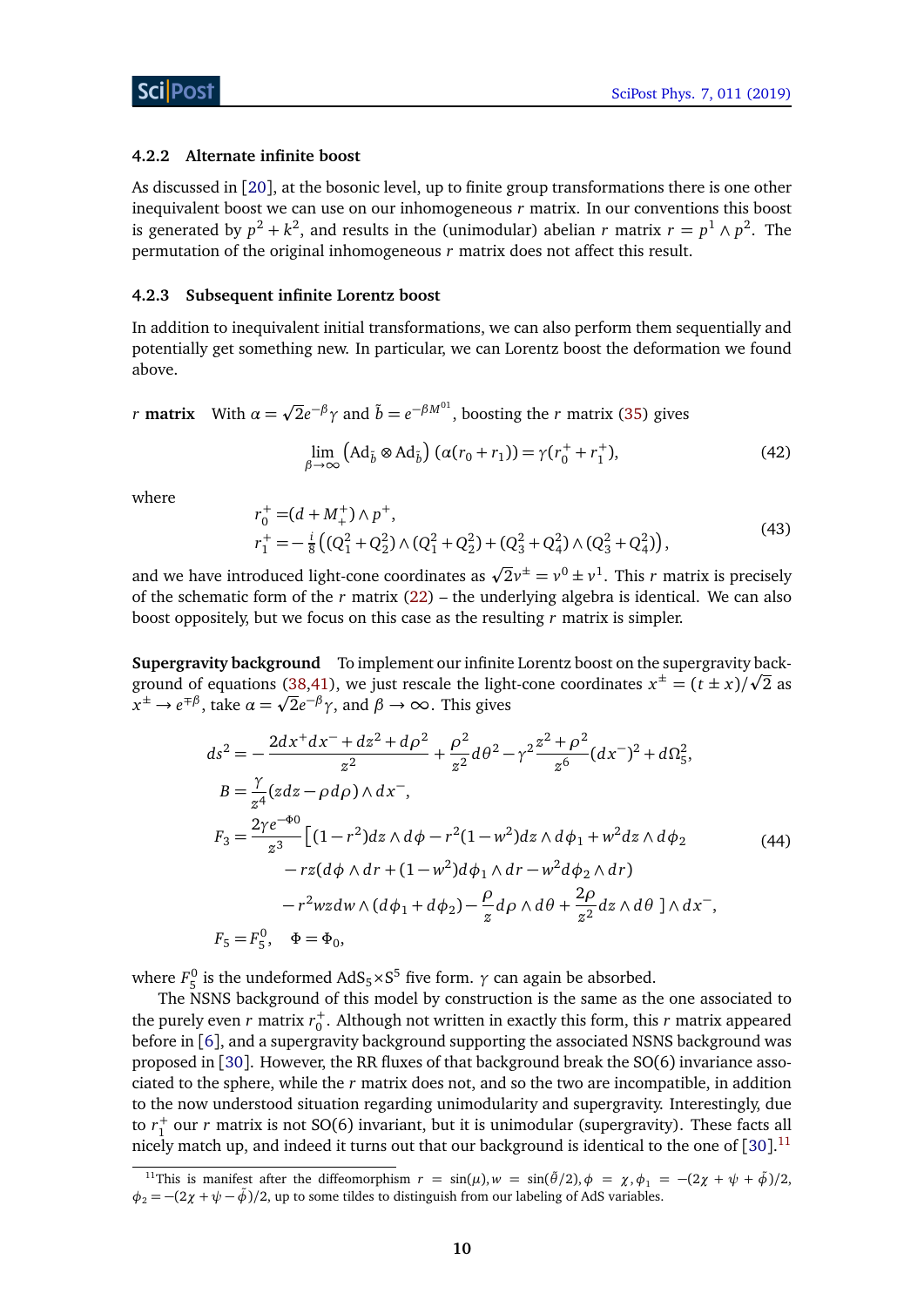This same background was also used as an example in [[8](#page-13-8)], where a noncommutative dual field theory interpretation of homogeneous Yang-Baxter deformed strings was proposed. According to the general conjecture of [[8](#page-13-8)], while the bosonic analysis of this example is unmodified, our extension by  $r_1^+$  induces further fermionic noncommutativity in the dual field theory.

Interestingly, this background can also be obtained from undeformed  $\mathrm{AdS}_5{\times}\mathrm{S}^5$  by two TsT transformations and an S-duality transformation [[35](#page-15-8)]. Since homogeneous deformations are equivalent to non-abelian T-duality transformations [[33,](#page-15-6) [36](#page-15-9)], this shows that, as a solution generating technique, non-abelian T duality with respect to a superalgebra can be equivalent to a U-duality transformation that involves S duality. Moreover, we note that since Yang-Baxter deformations preserve integrability, this manifests integrability of the superstring in this S-dual background.

## <span id="page-10-0"></span>**5 Conclusions**

In this paper we found jordanian *r* matrices that are unimodular, and extracted examples of backgrounds for the associated Yang-Baxter superstring sigma models. These results are based on the unimodular inhomogeneous  $r$  matrices of  $[12]$  $[12]$  $[12]$ , which from the boosting perspective have the special property that their fermionic terms are not invariant with respect to bosonic group transformations. We have not tried to give an exhaustive overview of the possible *r* matrices that can be obtained this way, and there are further inequivalent boosts and permutations that we could consider. For instance, for  $\mathfrak{psu}(2,2|4)$ , by combining *P* from [[12](#page-14-2)] with the "permutation"  $P_2$  from [[11](#page-14-1)] to form  $r_{PP_2}$  as a starting point, we can find the unimodular  $r$ matrix

$$
r = d \wedge p^{1} + M^{1}_{0} \wedge p^{0} + \frac{i}{16}(q_{1} \wedge q_{1} + q_{2} \wedge q_{2} - q_{3} \wedge q_{3} - q_{4} \wedge q_{4}),
$$
  
\n
$$
q_{1} = Q_{1}^{1} - Q_{2}^{1}, \quad q_{2} = Q_{3}^{1} - Q_{4}^{1}, \quad q_{3} = Q_{1}^{3} + Q_{2}^{3}, \quad q_{4} = Q_{3}^{3} + Q_{4}^{3}.
$$

This *r* matrix is of a form that appears to fall solidly outside the scope of the discussion in section [3,](#page-4-0) given the basic  $d \wedge p^1$  term.<sup>[12](#page-10-1)</sup> It would be interesting to understand the full space of inequivalent homogeneous *r* matrices, purely bosonic or not, unimodular or not, that can be obtained by external automorphisms (permutations) and infinite boosts.

Beyond this, as discussed above, our last example shows that non-abelian T duality with respect to a superalgebra can give the same background as an S-duality transformation, up to some further T dualities. It would be interesting to see whether this is an accident in this specific case, or indicative of something systematic. Since homogeneous Yang-Baxter deformations, or equivalently non-abelian T duality, preserve integrability, this would manifest integrability for any such S-dual background, via explicit Lax pairs.

Next, at the algebraic level, homogeneous deformations are determined by Drinfeld twists. These Drinfeld twists are in one to one correspondence with the associated *r* matrices, but not known in general. It would be interesting to construct the twists corresponding to our new *r* matrices.

Moreover, the types of limits we are considering here can be combined with contraction limits [[37,](#page-15-10)[38](#page-15-11)] to yield deformations of flat space. It would be interesting to see if these yield interesting new models or make contact with known ones.

Finally, when it comes to these and other deformations of the superstring, with the exception of particular diagonal abelian deformations [[39,](#page-15-12) [40](#page-15-13)] and inhomogeneous deformations [[41,](#page-15-14) [42](#page-15-15)], efficiently describing them at the quantum level appears to be a complicated open problem, see e.g. the discussion in  $[43]$  $[43]$  $[43]$ . It might be interesting to first study them in

<span id="page-10-1"></span><sup>&</sup>lt;sup>12</sup>Note that 2(*d* ∧ *p*<sup>1</sup> + *M*<sup>1</sup><sub>0</sub></sub> ∧ *p*<sup>0</sup>) = (*d* + *M*<sup>1</sup><sub>0</sub>) ∧ (*p*<sup>0</sup> + *p*<sup>1</sup>) − (*d* − *M*<sup>1</sup><sub>0</sub>) ∧ (*p*<sup>0</sup> − *p*<sup>1</sup>), but whether this has more meaning than  $2d \wedge p^1 = d \wedge (p^0 + p^1) - d \wedge (p^0 - p^1)$  is not immediately clear.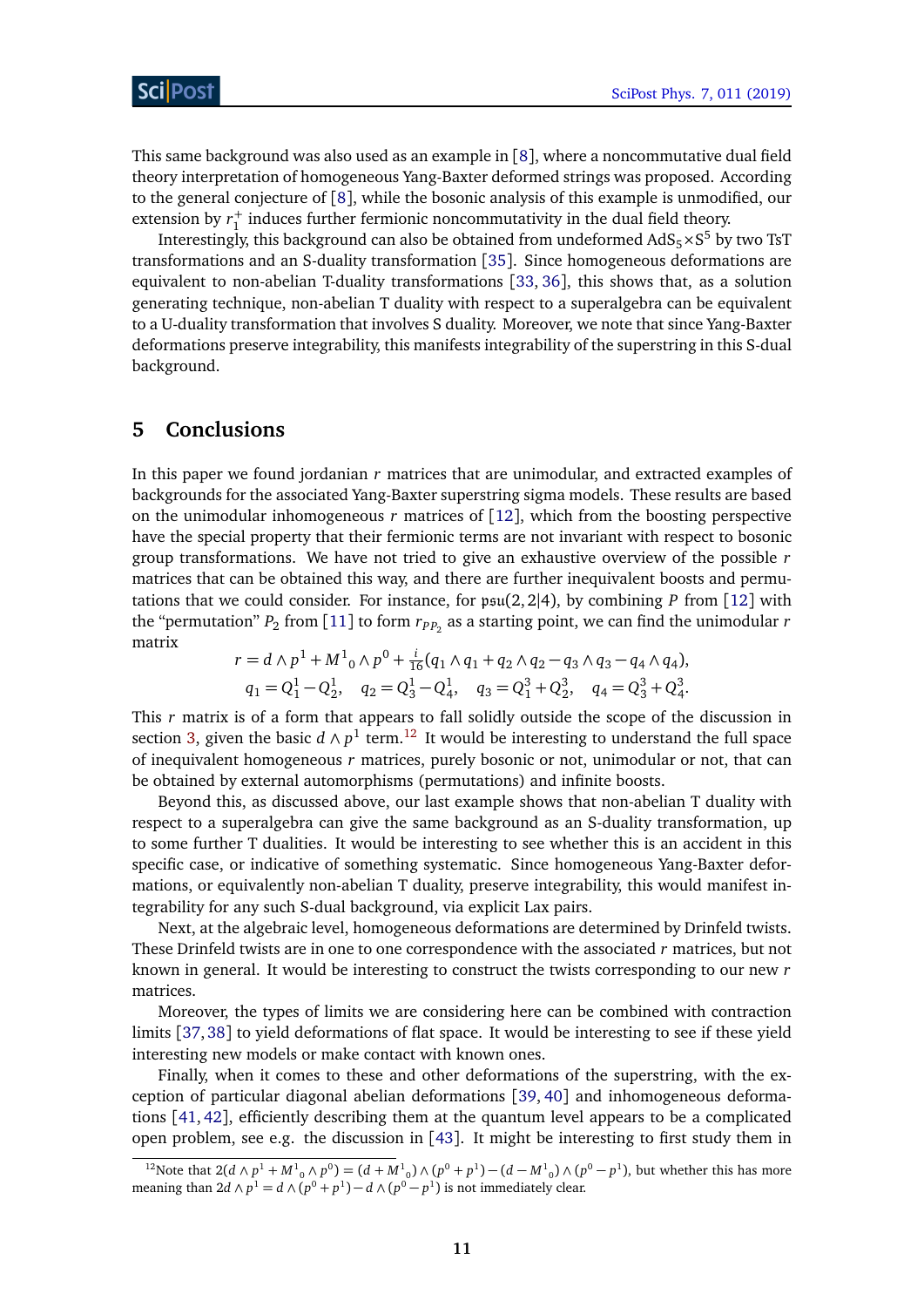simplified setups such as the plane wave limit.<sup>[13](#page-11-2)</sup>

# **Acknowledgments**

I would like to thank Riccardo Borsato, Ben Hoare and Linus Wulff for helpful discussions and comments on the draft. The work of the author is supported by the German Research Foundation (DFG) via the Emmy Noether program "Exact Results in Extended Holography". I am supported by L.T.

# <span id="page-11-0"></span>**A**  $psu(1, 1|2)$  **and**  $psu(2, 2|4)$

It is convenient to think of the superalgebras  $\mathfrak{psu}(1,1|2)$  and  $\mathfrak{psu}(2,2|4)$  in terms of the  $4\times4$  and  $8 \times 8$  supermatrix realizations of  $\mathfrak{su}(1,1|2)$  and  $\mathfrak{su}(2,2|4)$ , modulo the ideals generated by the identity matrices. As a general definition we take  $\mathfrak{su}(1,1|2)$  as the space of  $4\times 4$  supermatrices that satisfy the reality condition

$$
M^{\dagger}H + HM = 0, \quad H = \text{diag}(1, -1, 1, 1), \tag{45}
$$

while for  $\mathfrak{su}(2, 2|4)$  we have  $8 \times 8$  matrices and  $H = \text{diag}(1, 1, -1, -1, 1, 1, 1, 1)$ . Below we discuss our choice of basis and the associated commutation relations in each case.

### <span id="page-11-1"></span>**A.1** psu(1, 1|2)

For  $\mathfrak{su}(1,1|2)$  we can work in the matrix conventions of [[45](#page-16-0)], identifying their generators  $J_{01}$ ,  $P_0$ ,  $P_1$  and  $Q_{I\hat{\alpha}\check{\alpha}}$  as

$$
p^{0} = -(P_{0} + P_{1}), \qquad k^{0} = -(P_{0} - P_{1}), \qquad d = -J_{01},
$$
  
\n
$$
Q_{1}^{1} = Q_{111} + Q_{121}, \qquad Q_{1}^{2} = Q_{112} + Q_{122},
$$
  
\n
$$
Q_{2}^{2} = Q_{211} + Q_{221}, \qquad Q_{2}^{1} = Q_{212} + Q_{222},
$$
  
\n
$$
S_{1}^{1} = Q_{211} - Q_{221}, \qquad S_{1}^{2} = Q_{212} - Q_{222},
$$
  
\n
$$
S_{2}^{2} = Q_{121} - Q_{111}, \qquad S_{2}^{1} = Q_{122} - Q_{112}.
$$
  
\n(46)

Here  $d$ ,  $p^0$  and  $k^0$  denote respectively the dilatation, momentum and special conformal generators, and  $Q_i$  and  $S_i$  the (real) regular and conformal supercharges. Together with three generators for the  $\mathfrak{su}(2)$  *R* symmetry algebra, they form the one dimensional  $\mathcal{N} = 2$  superconformal algebra

$$
[d, p^{0}] = p^{0}, \t [d, k^{0}] = -k^{0}, \t [p^{0}, k^{0}] = -2d,
$$
  
\n
$$
[d, Q_{i}] = \frac{1}{2}Q_{i}, \t [d, S_{i}] = -\frac{1}{2}S_{i},
$$
  
\n
$$
\{Q_{i}^{I}, Q_{j}^{J}\} = -4i\delta^{IJ}\delta_{ij}p^{0}, \t \{S_{i}^{I}, S_{j}^{J}\} = -4i\delta^{IJ}\delta_{ij}k^{0}, \t \{Q, S\} = 0,
$$
\n(47)

where  $(Q^1,Q^2)$  and  $(S^1,S^2)$  transform in the fundamental representation of the  $\mathfrak{su}(2)$  *R* symmetry.

<span id="page-11-2"></span><sup>&</sup>lt;sup>13</sup>See e.g. [[44](#page-16-1)] for the plane wave limit of the inhomogeneous deformation of AdS<sub>5</sub>  $\times$  S<sup>5</sup>.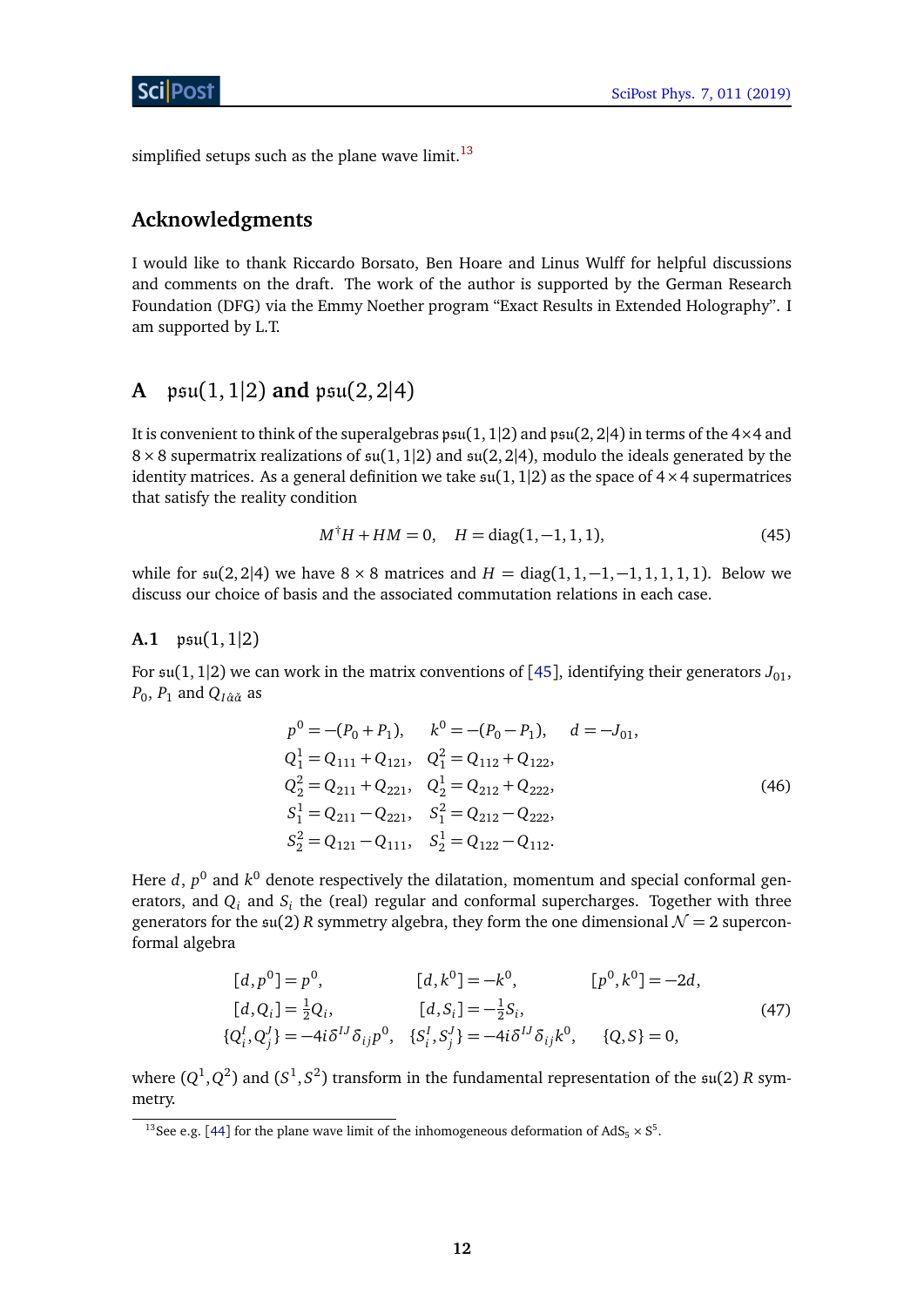### ScilPost

### <span id="page-12-0"></span>**A.2** psu(2, 2|4)

For  $\mathfrak{so}(2,4) \simeq \mathfrak{su}(2,2) \subset \mathfrak{su}(2,2|4)$  we work in the conventions of [[46](#page-16-2)], defining

$$
m^{ij} = \frac{1}{4} [\gamma^i, \gamma^j], \qquad m^{i5} = -m^{5i} = \frac{1}{2} \gamma^i, \qquad i = 0, ..., 4,
$$
 (48)

where

$$
\gamma^0 = i\sigma_3 \otimes \sigma_0 , \qquad \gamma^1 = \sigma_2 \otimes \sigma_2 , \qquad \gamma^2 = -\sigma_2 \otimes \sigma_1 ,
$$
  

$$
\gamma^3 = \sigma_1 \otimes \sigma_0 , \qquad \gamma^4 = \sigma_2 \otimes \sigma_3 , \qquad \gamma^5 = -i\gamma^0 , \qquad (49)
$$

 $\sigma_0 = \mathbf{1}_{2 \times 2}$  and  $\sigma_a$  are the Pauli matrices. These  $m^{ij}$  satisfy the standard  $\mathfrak{so}(2, 4)$  commutation relations

$$
[m^{ij}, m^{kl}] = \eta^{jk} m^{il} - \eta^{ik} m^{jl} - \eta^{jl} m^{ik} + \eta^{il} m^{jk}, \qquad i, j, k, l = 0, ..., 5,
$$
 (50)

where  $\eta = \text{diag}(-1, 1, 1, 1, 1, -1)$ . We define the corresponding conformal generators as in [[20](#page-14-5)]

$$
p^{\mu} = m^{\hat{\mu}0} - m^{\hat{\mu}1}, \qquad M^{\mu\nu} = m^{\hat{\mu}\hat{\nu}}, k^{\mu} = m^{\hat{\mu}0} + m^{\hat{\mu}1}, \qquad d = -m^{01},
$$
 (51)

where $14$ 

$$
\hat{\mu} = \begin{cases} 5 & \mu = 0, \\ i+1 & \mu = i \in \{1,2,3\}. \end{cases}
$$
\n(52)

We then construct our supercharges  $Q_j^I$  as follows. We start with

$$
(\mathcal{Q}_1)_{ij} = 2\delta_{i1}\delta_{j5}, \quad (\mathcal{Q}_2)_{ij} = 2\delta_{i2}\delta_{j5}, \tag{53}
$$

and  $\overline{Q}$  such that  $Q + \overline{Q}$  is real. We then take

$$
Q_1^1 = Ad_M(Q_1 + \bar{Q}_1), \quad Q_2^1 = Ad_M(Q_2 + \bar{Q}_2),
$$
  
\n
$$
Q_3^1 = iAd_M(Q_1 - \bar{Q}_1), \quad Q_4^1 = iAd_M(Q_2 - \bar{Q}_2),
$$
\n(54)

where $15$ 

$$
M = \text{diag}(T, \mathbb{I}), \quad T = \frac{1}{2\sqrt{2}} \begin{pmatrix} 1+i & -1-i & -1+i & -1+i \\ -1-i & -1-i & -1+i & 1-i \\ 1+i & -1-i & 1-i & 1-i \\ -1-i & -1-i & 1-i & -1+i \end{pmatrix}.
$$
 (55)

 $Q_i^1$  has only nonzero entries in the fifth row and column, the  $Q_i^I$  have the same entries, just in row and column *I* + 4. The  $S_j^I$  are constructed similarly, starting from  $(S_1)_{ij} = -2\delta_{i5}\delta_{j2}$ , and  $(S_2)_{ij} = 2\delta_{i5}\delta_{j1}.$ 

<span id="page-12-1"></span><sup>&</sup>lt;sup>14</sup>This choice differs from the one in [[20](#page-14-5)] by the permutation of Lorentz type  $\mu$  indices 1  $\leftrightarrow$  2, to match the  $\sigma_i p^i$ terms in the superconformal algebra.

<span id="page-12-2"></span><sup>&</sup>lt;sup>15</sup>The inverse of this transformation puts all our superconformal generators in a standard block form, with e.g. the momenta sitting in the upper right  $2 \times 2$  block of the upper left  $4 \times 4$  block of  $\mathfrak{su}(2,2|4)$ .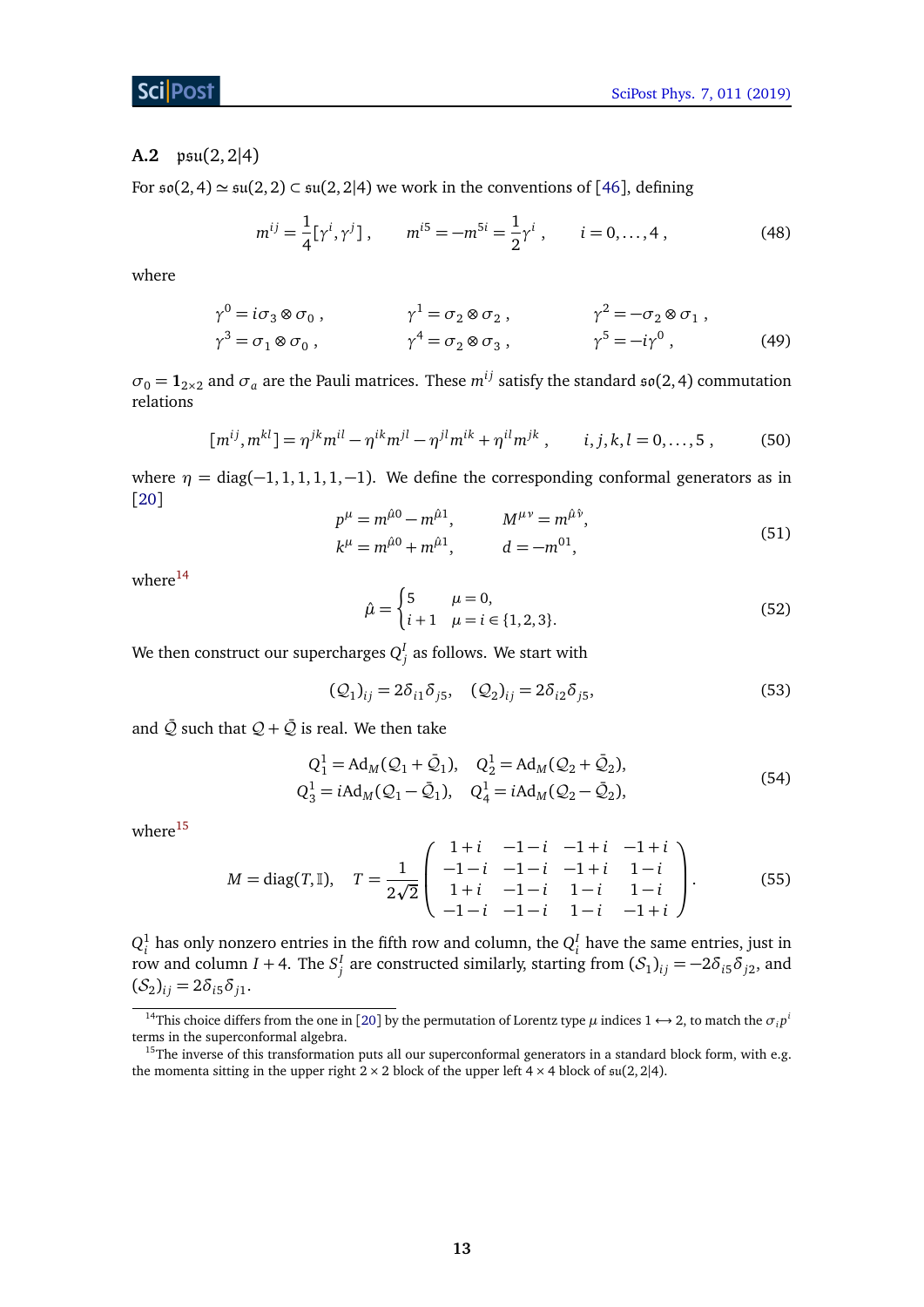Together with the  $\mathfrak{su}(4)$  *R* symmetry generators, these generators satisfy the  $\mathcal{N}=4$  superconformal algebra

<span id="page-13-0"></span>
$$
[M^{\mu\nu}, p^{\rho}] = \eta^{\nu\rho} p^{\mu} - \eta^{\mu\rho} p^{\nu}, \qquad [M^{\mu\nu}, k^{\rho}] = \eta^{\nu\rho} k^{\mu} - \eta^{\mu\rho} k^{\nu}, \n[M^{\mu\nu}, d] = 0, \qquad [d, p^{\mu}] = p^{\mu}, \qquad [d, k^{\mu}] = -k^{\mu}, \n[p^{\mu}, k^{\nu}] = 2M^{\mu\nu} + 2\eta^{\mu\nu} d, \qquad [M^{\mu\nu}, M^{\rho\sigma}] = \eta^{\mu\rho} M^{\nu\sigma} + \text{perms.}, \n[d, Q] = \frac{1}{2} Q, \qquad [d, S] = -\frac{1}{2} S, \n\{Q_i^I, Q_j^J\} = -2i\delta^{IJ} (\sigma^s_{\mu})_{ij} p^{\mu}, \qquad \{Q_{i+2}^I, Q_{j+2}^J\} = -2i\delta^{IJ} (\sigma^s_{\mu})_{ij} p^{\mu}, \n\{Q_i^I, Q_{j+2}^J\} = -2\delta^{IJ} (\sigma^a_{\mu})_{ij} p^{\mu}, \qquad \{S_{i+2}^I, S_{j+2}^J\} = -2i\delta^{IJ} (\sigma^s_{\mu})_{ij} k^{\mu}, \n\{S_i^I, S_{j+2}^J\} = -2\delta^{IJ} (\sigma^a_{\mu})_{ij} k^{\mu},
$$

where *i* and *j* take values 1 or 2, the *R* symmetry indices *I* and *J* run from 1 to  $\mathcal{N}$ ,  $\sigma_0 = 1_{2 \times 2}$ , the  $\sigma_i$  are the Pauli matrices, and  $\sigma^{s/a} = \sigma \pm \sigma^t$ . Beyond the above relations,  $(Q^1, Q^2, Q^3, Q^4)$ and  $(S^1, S^2, S^3, S^4)$  transform in the fundamental representation of  $\mathfrak{su}(4)$ . Moreover, we leave {*Q*, *S*} and the Lorentz transformations of the *Q* and *S* implicitly determined by our specified matrix basis – Ad<sub>M</sub>( $Q$ ) and Ad<sub>M</sub>( $Q$ ) transform as the standard Weyl spinors of the Lorentz group, if we take  $\tilde{\gamma}_0 = \sigma_1 \otimes \sigma_0$ ,  $\tilde{\gamma}_i = i \sigma_2 \otimes \sigma_i$ .

## **References**

- <span id="page-13-1"></span>[1] C. Klimcík, *Yang-Baxter σ-models and dS/AdS T-duality*, J. High Energ. Phys. **12**, 051 (2002), doi:10.1088/[1126-6708](http://dx.doi.org/10.1088/1126-6708/2002/12/051)/2002/12/051.
- <span id="page-13-2"></span>[2] C. Klimˇcík, *On integrability of the Yang–Baxter σ-model*, J. Math. Phys. **50**, 043508 (2009), doi:10.1063/[1.3116242.](http://dx.doi.org/10.1063/1.3116242)
- <span id="page-13-3"></span>[3] N. Beisert et al., *Review of AdS/CFT integrability: An overview*, Lett. Math. Phys. **99**, 3 (2011), doi:10.1007/[s11005-011-0529-2.](http://dx.doi.org/10.1007/s11005-011-0529-2)
- <span id="page-13-4"></span>[4] D. Bombardelli et al., *An integrability primer for the gauge-gravity correspondence: an introduction*, J. Phys. A: Math. Theor. **49**, 320301 (2016), doi[:10.1088](http://dx.doi.org/10.1088/1751-8113/49/32/320301)/1751- 8113/49/32/[320301.](http://dx.doi.org/10.1088/1751-8113/49/32/320301)
- <span id="page-13-5"></span>[5] F. Delduc, M. Magro and B. Vicedo, *Integrable deformation of the AdS*<sub>5</sub>  $\times$  S<sup>5</sup> superstring *action*, Phys. Rev. Lett. **112**, 051601 (2014), doi:10.1103/[PhysRevLett.112.051601.](http://dx.doi.org/10.1103/PhysRevLett.112.051601)
- <span id="page-13-6"></span>[6] I. Kawaguchi, T. Matsumoto and K. Yoshida, *Jordanian deformations of the AdS*<sub>5</sub>  $\times$  *S*<sup>5</sup> *superstring*, J. High Energ. Phys. **04**, 153 (2014), doi:10.1007/[JHEP04\(2014\)153.](http://dx.doi.org/10.1007/JHEP04(2014)153)
- <span id="page-13-7"></span>[7] F. Delduc, M. Magro and B. Vicedo, *Derivation of the action and symmetries of the q-deformed AdS*<sup>5</sup> × *S* 5 *superstring*, J. High Energ. Phys. **10**, 132 (2014), doi:10.1007/[JHEP10\(2014\)132.](http://dx.doi.org/10.1007/JHEP10(2014)132)
- <span id="page-13-8"></span>[8] S. J. van Tongeren, *Yang–Baxter deformations, AdS/CFT, and twist-noncommutative gauge theory*, Nucl. Phys. B **904**, 148 (2016), doi:10.1016/[j.nuclphysb.2016.01.012.](http://dx.doi.org/10.1016/j.nuclphysb.2016.01.012)
- <span id="page-13-9"></span>[9] I. Kawaguchi, T. Matsumoto and K. Yoshida, *Schrödinger sigma models and Jordanian twists*, J. High Energ. Phys. **08**, 013 (2013), doi:10.1007/[JHEP08\(2013\)013.](http://dx.doi.org/10.1007/JHEP08(2013)013)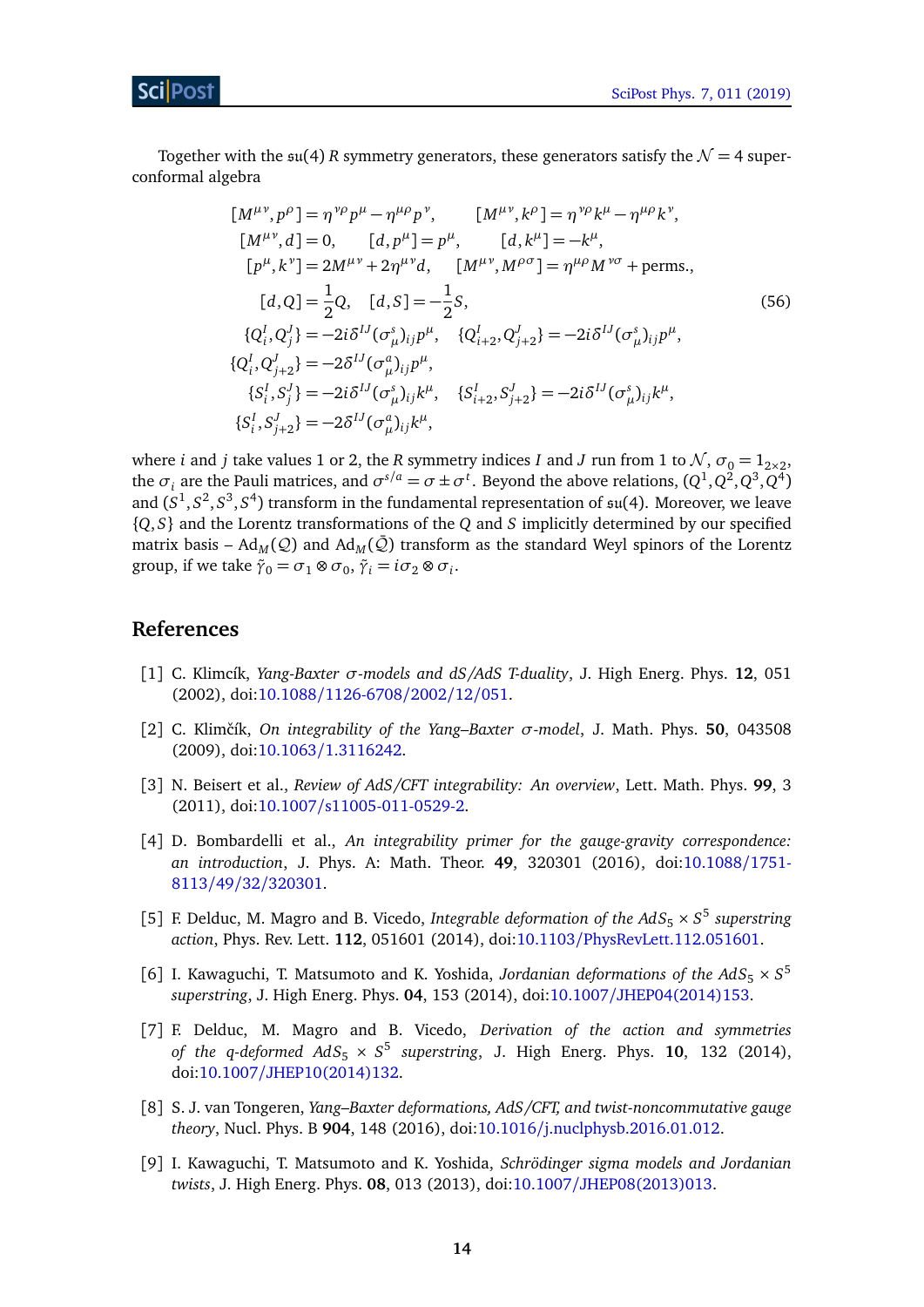- <span id="page-14-0"></span>[10] G. Arutyunov, R. Borsato and S. Frolov, *S-matrix for strings on*  $\eta$ -deformed AdS<sub>5</sub>  $\times$  S<sup>5</sup>, J. High Energ. Phys. **04**, 002 (2014), doi:10.1007/[JHEP04\(2014\)002.](http://dx.doi.org/10.1007/JHEP04(2014)002)
- <span id="page-14-1"></span>[11] B. Hoare and S. J. van Tongeren, *Non-split and split deformations of* AdS<sub>5</sub>, J. Phys. A: Math. Theor. **49**, 484003 (2016), doi:10.1088/[1751-8113](http://dx.doi.org/10.1088/1751-8113/49/48/484003)/49/48/484003.
- <span id="page-14-2"></span>[12] B. Hoare and F. K. Seibold, *Supergravity backgrounds of the η-deformed*  $AdS_2 \times S^2 \times T^6$  and  $AdS_5 \times S^5$  superstrings, J. High Energ. Phys. 01, 125 (2019), doi:10.1007/[JHEP01\(2019\)125.](http://dx.doi.org/10.1007/JHEP01(2019)125)
- <span id="page-14-3"></span>[13] T. Matsumoto and K. Yoshida, *Yang–Baxter sigma models based on the CYBE*, Nucl. Phys. B **893**, 287 (2015), doi:10.1016/[j.nuclphysb.2015.02.009.](http://dx.doi.org/10.1016/j.nuclphysb.2015.02.009)
- [14] T. Matsumoto and K. Yoshida, *Schrödinger geometries arising from Yang-Baxter deformations*, J. High Energ. Phys. **04**, 180 (2015), doi:10.1007/[JHEP04\(2015\)180.](http://dx.doi.org/10.1007/JHEP04(2015)180)
- <span id="page-14-12"></span>[15] S. J. van Tongeren, *On classical Yang-Baxter based deformations of the*  $AdS_5 \times S^5$  *superstring*, J. High Energ. Phys. **06**, 048 (2015), doi:10.1007/[JHEP06\(2015\)048.](http://dx.doi.org/10.1007/JHEP06(2015)048)
- [16] T. Kameyama, H. Kyono, J.-i. Sakamoto and K. Yoshida, *Lax pairs on Yang-Baxter deformed backgrounds*, J. High Energ. Phys. **11**, 043 (2015), doi:10.1007/[JHEP11\(2015\)043.](http://dx.doi.org/10.1007/JHEP11(2015)043)
- [17] H. Kyono and K. Yoshida, *Supercoset construction of Yang–Baxter-deformed AdS*<sub>5</sub>×S<sup>5</sup> back*grounds*, Prog. Theor. Exp. Phys. 083B03 (2016), doi[:10.1093](http://dx.doi.org/10.1093/ptep/ptw111)/ptep/ptw111.
- [18] D. Osten and S. J. van Tongeren, *Abelian Yang–Baxter deformations and TsT transformations*, Nucl. Phys. B **915**, 184 (2017), doi:10.1016/[j.nuclphysb.2016.12.007.](http://dx.doi.org/10.1016/j.nuclphysb.2016.12.007)
- <span id="page-14-4"></span>[19] S. J. van Tongeren, *Almost abelian twists and AdS/CFT*, Phys. Lett. B **765**, 344 (2017), doi:10.1016/[j.physletb.2016.12.002.](http://dx.doi.org/10.1016/j.physletb.2016.12.002)
- <span id="page-14-5"></span>[20] B. Hoare and S. J. van Tongeren, *On jordanian deformations of AdS*<sub>5</sub> and supergravity, J. Phys. A: Math. Theor. **49**, 434006 (2016), doi:10.1088/[1751-8113](http://dx.doi.org/10.1088/1751-8113/49/43/434006)/49/43/434006.
- <span id="page-14-6"></span>[21] R. Borsato and L. Wulff, *Target space supergeometry of η and λ-deformed strings*, J. High Energ. Phys. **10**, 045 (2016), doi:10.1007/[JHEP10\(2016\)045.](http://dx.doi.org/10.1007/JHEP10(2016)045)
- <span id="page-14-7"></span>[22] G. Arutyunov, R. Borsato and S. Frolov, *Puzzles of*  $\eta$ *-deformed AdS*<sub>5</sub>  $\times$  S<sup>5</sup>, J. High Energ. Phys. **12**, 001 (2015), doi:10.1007/[JHEP12\(2015\)049.](http://dx.doi.org/10.1007/JHEP12(2015)049)
- <span id="page-14-8"></span>[23] G. Arutyunov, S. Frolov, B. Hoare, R. Roiban and A. A. Tseytlin, *Scale invariance of the*  $η$ -deformed AdS<sub>5</sub> × S<sup>5</sup> superstring, T-duality and modified type II equations, Nucl. Phys. B **903**, 262 (2016), doi:10.1016/[j.nuclphysb.2015.12.012.](http://dx.doi.org/10.1016/j.nuclphysb.2015.12.012)
- <span id="page-14-9"></span>[24] A. A. Tseytlin and L. Wulff, *Kappa-symmetry of superstring sigma model and generalized 10d supergravity equations*, J. High Energ. Phys. **06**, 174 (2016), doi:10.1007/[JHEP06\(2016\)174.](http://dx.doi.org/10.1007/JHEP06(2016)174)
- <span id="page-14-10"></span>[25] L. Wulff, *Trivial solutions of generalized supergravity vs non-abelian T-duality anomaly*, Phys. Lett. B **781**, 417 (2018), doi:10.1016/[j.physletb.2018.04.025.](http://dx.doi.org/10.1016/j.physletb.2018.04.025)
- <span id="page-14-11"></span>[26] J. J. Fernández-Melgarejo, J.-i. Sakamoto, Y. Sakatani and K. Yoshida, *Weyl invariance of string theories in generalized supergravity backgrounds*, Phys. Rev. Lett. **122**, 111602 (2019), doi:10.1103/[PhysRevLett.122.111602.](http://dx.doi.org/10.1103/PhysRevLett.122.111602)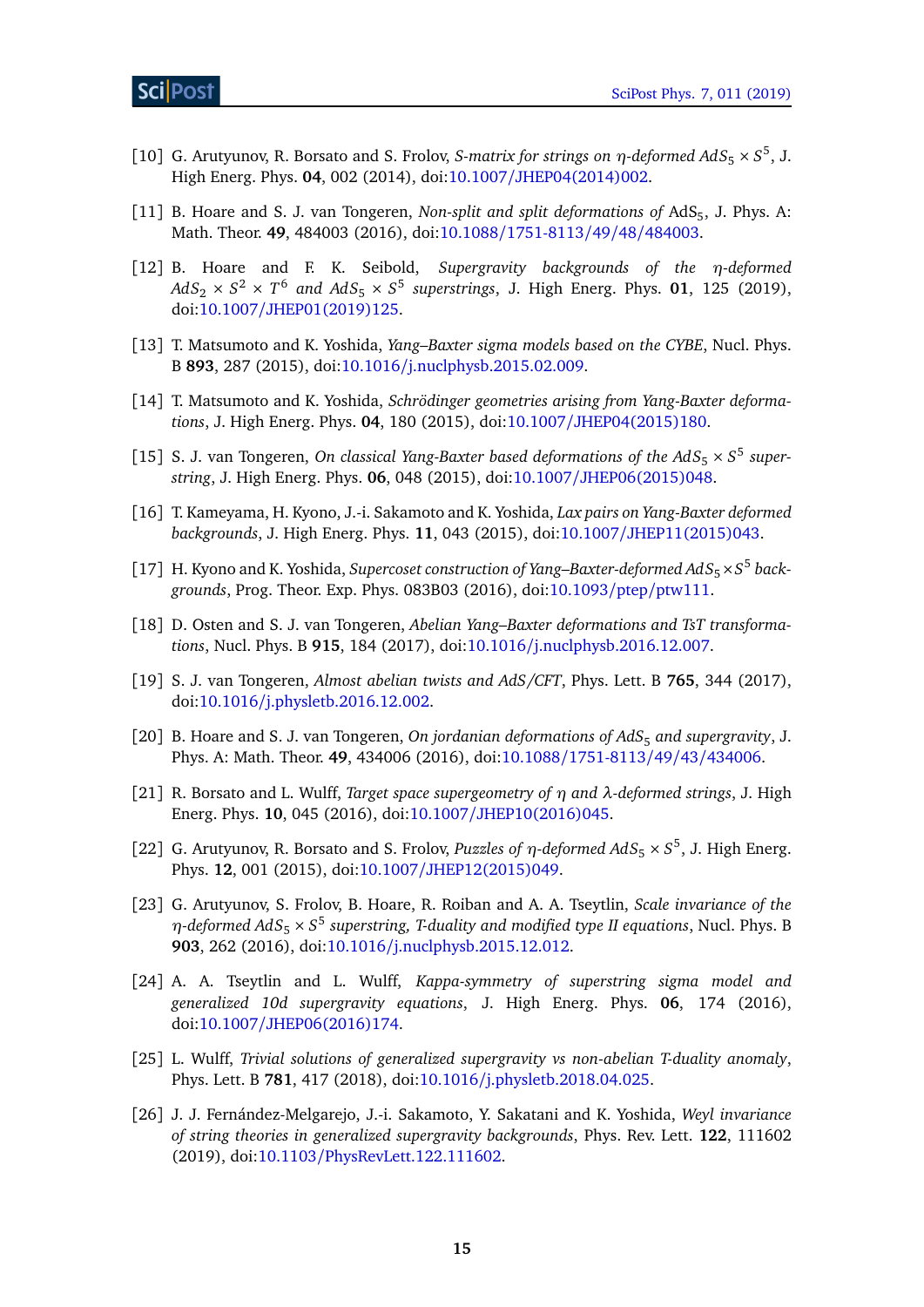- <span id="page-15-0"></span>[27] J.-i. Sakamoto, Y. Sakatani and K. Yoshida, *Weyl invariance for generalized supergravity backgrounds from the doubled formalism*, Prog. Theor. Exp. Phys. 053B07 (2017), doi[:10.1093](http://dx.doi.org/10.1093/ptep/ptx067)/ptep/ptx067.
- <span id="page-15-1"></span>[28] B. Hoare and A. A. Tseytlin, *On integrable deformations of superstring sigma models related to AdS<sup>n</sup>* × *S n supercosets*, Nucl. Phys. B **897**, 448 (2015), doi:10.1016/[j.nuclphysb.2015.06.001.](http://dx.doi.org/10.1016/j.nuclphysb.2015.06.001)
- <span id="page-15-2"></span>[29] W. Mück, *Generalized supergravity equations and generalized Fradkin-Tseytlin counterterm*, J. High Energ. Phys. **05**, 063 (2019), doi:10.1007/[JHEP05\(2019\)063.](http://dx.doi.org/10.1007/JHEP05(2019)063)
- <span id="page-15-3"></span>[30] I. Kawaguchi, T. Matsumoto and K. Yoshida, *A Jordanian deformation of AdS space in type IIB supergravity*, J. High Energ. Phys. **06**, 146 (2014), doi:10.1007/[JHEP06\(2014\)146.](http://dx.doi.org/10.1007/JHEP06(2014)146)
- <span id="page-15-4"></span>[31] R. R. Metsaev and A. A. Tseytlin, *Type IIB superstring action in*  $AdS_5 \times S^5$  *background*, Nucl. Phys. B **533**, 109 (1998), doi:10.1016/[S0550-3213\(98\)00570-7.](http://dx.doi.org/10.1016/S0550-3213(98)00570-7)
- <span id="page-15-5"></span>[32] O. Lunin, R. Roiban and A. A. Tseytlin, *Supergravity backgrounds for deformations of*  $AdS_n \times S^n$  *supercoset string models*, Nucl. Phys. B **891**, 106 (2015), doi:10.1016/[j.nuclphysb.2014.12.006.](http://dx.doi.org/10.1016/j.nuclphysb.2014.12.006)
- <span id="page-15-6"></span>[33] R. Borsato and L. Wulff, *Integrable deformations of T-dual σ models*, Phys. Rev. Lett. **117**, 251602 (2016), doi:10.1103/[PhysRevLett.117.251602.](http://dx.doi.org/10.1103/PhysRevLett.117.251602)
- <span id="page-15-7"></span>[34] C. M. Hull, *Timelike T-duality, de Sitter space, large N gauge theories and topological field theory*, J. High Energ. Phys. **07**, 021 (1998), doi:10.1088/[1126-6708](http://dx.doi.org/10.1088/1126-6708/1998/07/021)/1998/07/021.
- <span id="page-15-8"></span>[35] T. Matsumoto and K. Yoshida, *Yang-Baxter deformations and string dualities*, J. High Energ. Phys. **03**, 137 (2015), doi:10.1007/[JHEP03\(2015\)137.](http://dx.doi.org/10.1007/JHEP03(2015)137)
- <span id="page-15-9"></span>[36] B. Hoare and A. A. Tseytlin, *Homogeneous Yang–Baxter deformations as non-abelian duals of the AdS*<sup>5</sup> *σ-model*, J. Phys. A: Math. Theor. **49**, 494001 (2016), doi[:10.1088](http://dx.doi.org/10.1088/1751-8113/49/49/494001)/1751- 8113/49/49/[494001.](http://dx.doi.org/10.1088/1751-8113/49/49/494001)
- <span id="page-15-10"></span>[37] G. Arutyunov and S. J. van Tongeren, *AdS*<sup>5</sup> × *S* <sup>5</sup> *mirror model as a string sigma model*, Phys. Rev. Lett. **113**, 261605 (2014), doi:10.1103/[PhysRevLett.113.261605.](http://dx.doi.org/10.1103/PhysRevLett.113.261605)
- <span id="page-15-11"></span>[38] A. Pachoł and S. J. van Tongeren, *Quantum deformations of the flat space superstring*, Phys. Rev. D **93**, 026008 (2016), doi:10.1103/[PhysRevD.93.026008.](http://dx.doi.org/10.1103/PhysRevD.93.026008)
- <span id="page-15-12"></span>[39] M. de Leeuw and S. J. van Tongeren, *The spectral problem for strings on twisted*  $AdS_5 \times S^5$ , Nucl. Phys. B **860**, 339 (2012), doi:10.1016/[j.nuclphysb.2012.03.004.](http://dx.doi.org/10.1016/j.nuclphysb.2012.03.004)
- <span id="page-15-13"></span>[40] V. Kazakov, S. Leurent and D. Volin, *T-system on T-hook: Grassmannian solution and twisted Quantum Spectral Curve*, J. High Energ. Phys. **12**, 044 (2016), doi:10.1007/[JHEP12\(2016\)044.](http://dx.doi.org/10.1007/JHEP12(2016)044)
- <span id="page-15-14"></span>[41] G. E. Arutyunov, M. de Leeuw and S. J. van Tongeren, *The exact spectrum and mirror duality of the*  $(AdS_5 \times S^5)$  $\eta$  *superstring*, Theor. Math. Phys. **182**, 23 (2015), doi:10.1007/[s11232-015-0243-9.](http://dx.doi.org/10.1007/s11232-015-0243-9)
- <span id="page-15-15"></span>[42] R. Klabbers and S. J. van Tongeren, *Quantum spectral curve for the η-deformed AdS<sub>5</sub> × S* 5 *superstring*, Nucl. Phys. B **925**, 252 (2017), doi:10.1016/[j.nuclphysb.2017.10.005.](http://dx.doi.org/10.1016/j.nuclphysb.2017.10.005)
- <span id="page-15-16"></span>[43] S. J. van Tongeren, *On Yang–Baxter models, twist operators, and boundary conditions*, J. Phys. A: Math. Theor. **51**, 305401 (2018), doi:10.1088/[1751-8121](http://dx.doi.org/10.1088/1751-8121/aac8eb)/aac8eb.